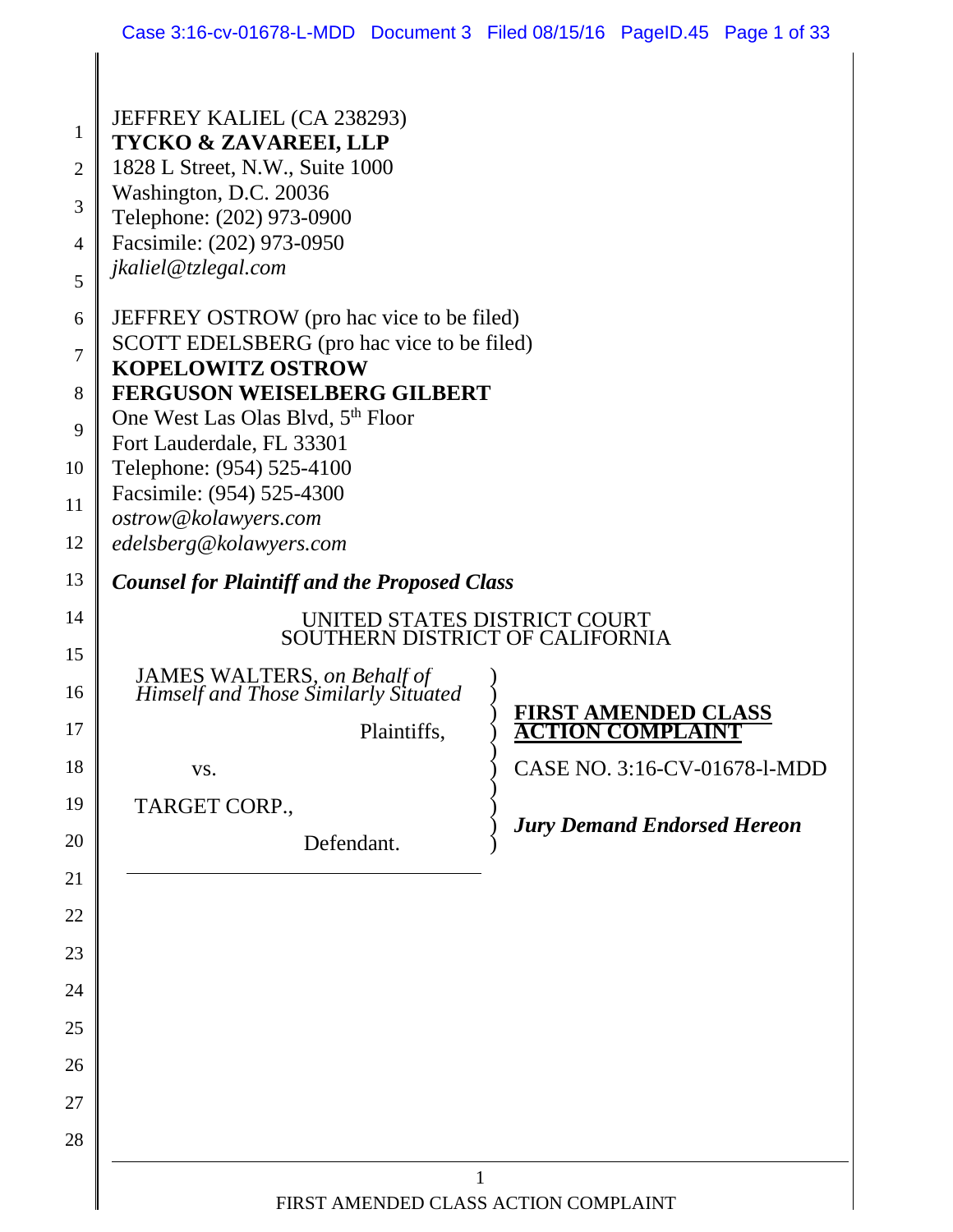1

2

3

4

5

6

24

 $\overline{a}$ 

# **FIRST AMENDED CLASS ACTION COMPLAINT**

Plaintiff James Walters ("Plaintiff"), individually and on behalf of all others similarly situated, through his undersigned counsel, alleges the following based on personal knowledge as to allegations regarding Plaintiff and on information and belief as to all other allegations.

# **INTRODUCTION**

7 8 9 10 11 12 1. This is a proposed class action seeking monetary damages, restitution, injunctive relief, and declaratory relief from Defendant Target Corp., ("Defendant" or "Target"), arising from its deceptive, unfair and unconscionable practice of charging Returned Payment Fees ("RPFs") ranging from \$20-\$40 in connection with its store-branded Debit RedCard ("Target Debit Card")—which is actually not a debit card at all, and functions nothing like every other debit card on the market.<sup>1</sup>

13 14 15 16 17 18 2. Target, one of the first major retailers to introduce store-branded "debit" cards (as opposed to store-branded credit cards), entices consumers to sign up for and use the Target Debit Card by offering a 5% savings on all Target purchases. By incentivizing consumers to use a Target Debit Card over other electronic payment forms, Target saves on transaction costs associated with processing credit card or bank-issued debit card transactions.

19 20 21 3. In addition, Target uses the Target Debit Card as a significant source of revenue by assessing and collecting RPFs directly from consumers who use the card. This revenue is generated by deceptive practices.

22 23 4. As Target is well aware, consumers increasingly prefer to use debit cards for everyday purchases, as debit cards are convenient and allow purchases to

<sup>25</sup> 26 27 28 <sup>1</sup> Debit cards, as Investopedia.com explains, "deduct money directly from a consumer's checking account" and "do not allow [consumers] to go into debt" since the money is deducted from a consumer's account immediately. *See* http://www.investopedia.com/terms/d/debitcard.asp (last visited June 3, 2016); *see also* https://www.consumer.gov/articles/1004-using-debit-cards (last visited June 3, 2016).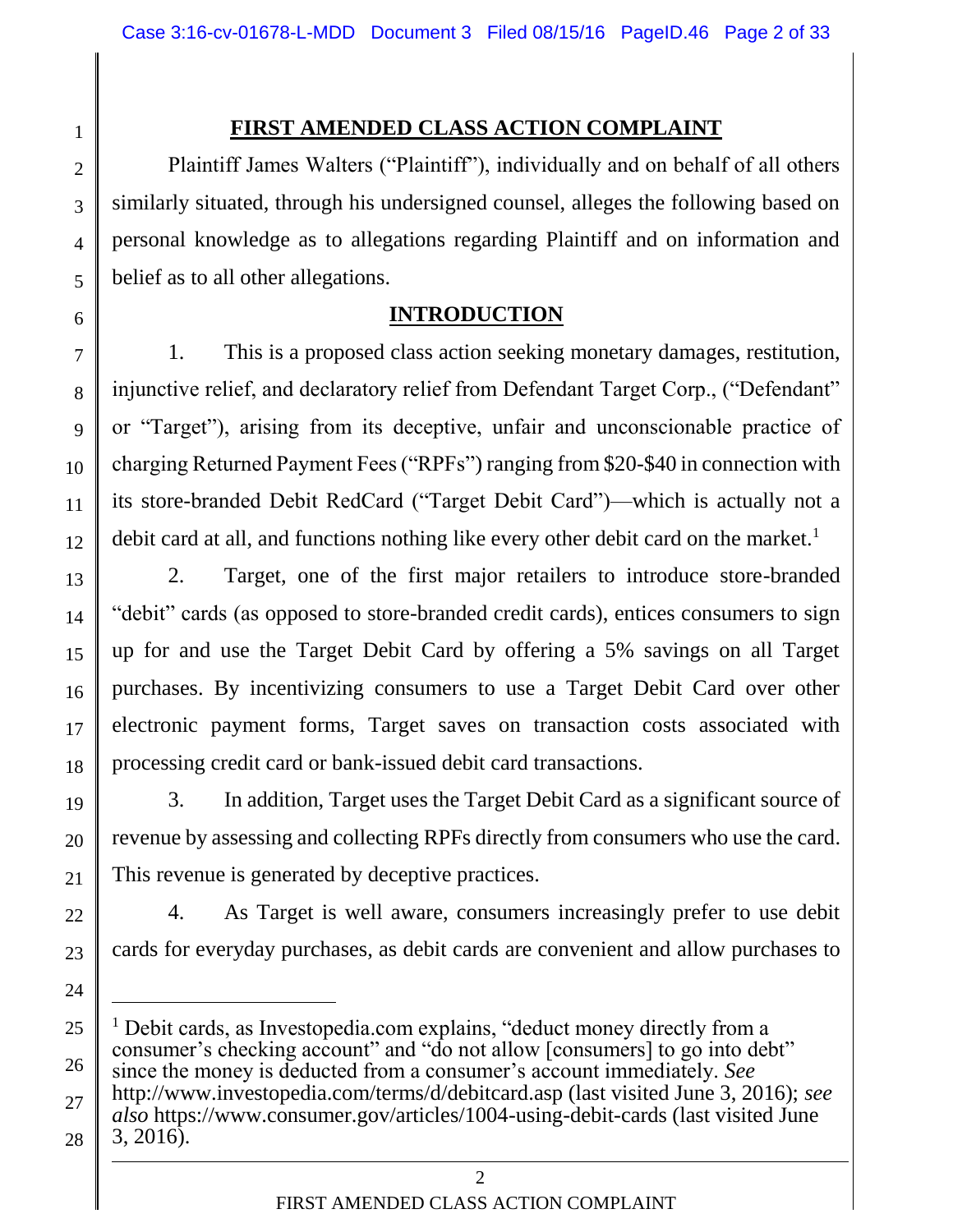1  $\mathfrak{D}$ 3 4 be drawn directly and immediately from checking accounts, do not have associated transaction fees for accessing their own funds, and provide consumers with budgeting control and the peace of mind of making purchases without going into debt.

5. Consumers similar to Plaintiff expect debit cards to result in an immediate withdrawal from their checking accounts if sufficient funds are available, or to result in a purchase declination at the point of sale if there are insufficient funds to cover the purchase—indeed, these are inherent aspects of debit cards.

9 10 11 12 13 14 6. True debit cards, unlike the Target Debit Card, come with significant consumer protections with respect to the assessment of overdraft fees. For true debit cards, banks or other issuers cannot assess overdraft fees on debit card transactions unless consumers affirmatively request that such insufficient funds transactions are paid. This is commonly known as "overdraft protection." Target Debit Cards have no such protection.

15 16 17 7. In account documents, employee interactions, public statements and marketing materials, Target bolsters and exploits these consumer perceptions regarding the performance of debit cards.

18 19 20 21 22 23 8. But because the Target Debit Card works nothing like a true debit card, transactions are processed with a severe lag time and consumers are pummeled with unfair and excessive fees they did not expect. Indeed, as occurred with Plaintiff Walters, Target's deceptive and undisclosed processing practices often result in a consumer paying nearly *\$100 in fees for one supposed insufficient funds event*—a catastrophic penalty unheard of in the banking world for a simple overdraft.

24 25 26 27 9. This massive penalty occurs even when consumers, such as Plaintiff Walters, make Target Debit Card transactions when they have sufficient funds in their checking accounts to pay those Target transactions. Because Target delays deducting those transactions from the consumer's checking account, intervening

28

5

6

7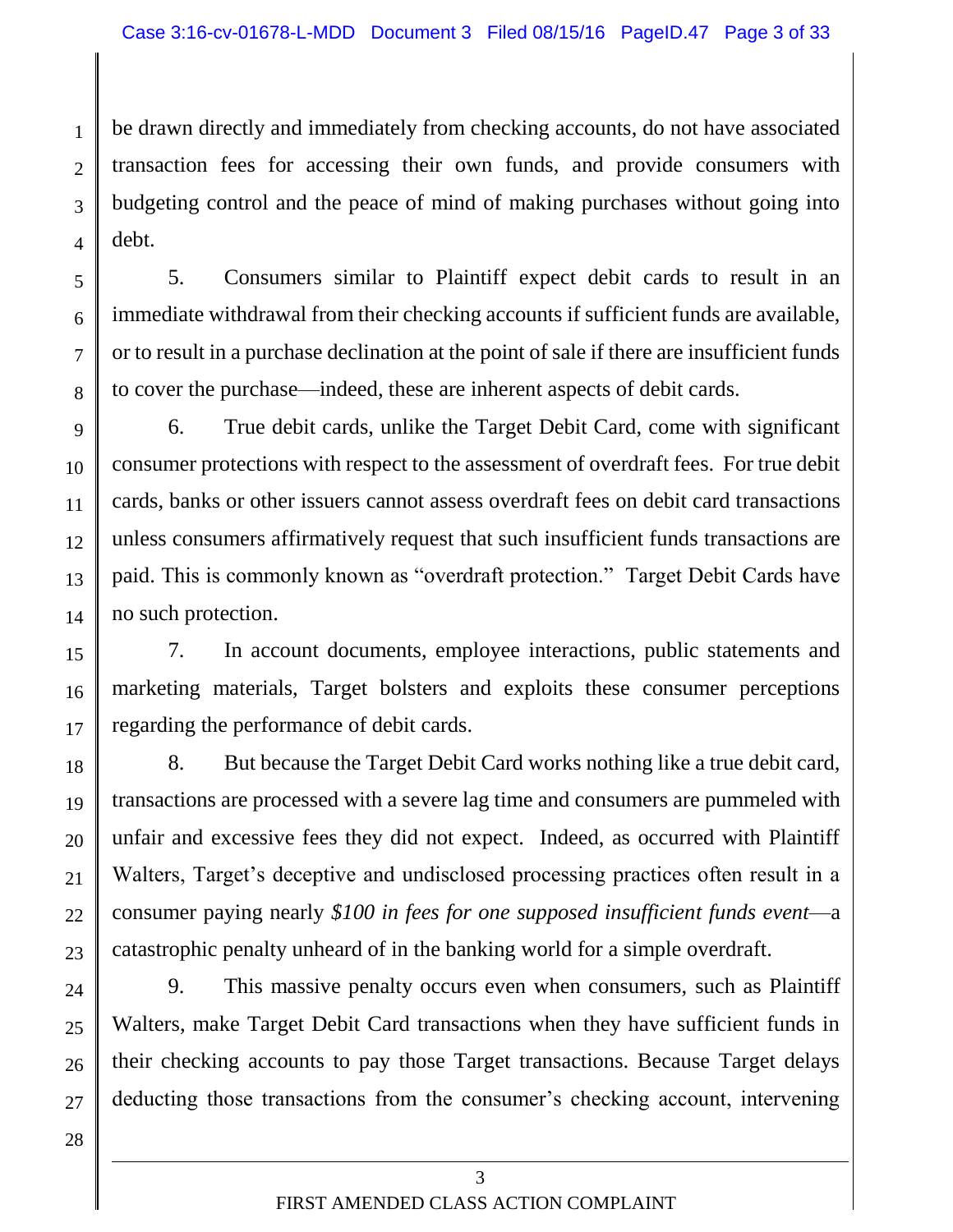1  $\mathfrak{D}$ 3 4 5 6 7 8 9 activity means that often the consumer's checking account no longer has enough funds by the time Target gets around to processing the transaction. Target then assesses a RPF—even though, had Target's Debit Card worked like an actual debit card, or had Target simply acted quicker to process the debits, it could have paid itself for the transaction and the consumer would not have been charged a penalty from either his bank or from Target. At the same time, the consumer's bank sometimes also assesses a Non-Sufficient Funds fee ("NSF Fee") of \$29 or more, due to Target's attempted debit, *each time that Target attempts and re-attempts to debit the same amount from an account*.

10 11 12 13 14 10. Even if consumers do not have enough funds as they attempt to use their Target Debit Card for a transaction, they expect such a transaction to be declined by Target—exactly how every other debit card in the marketplace operates. Target does not do this either—instead, it lures consumers into making purchases they cannot cover.

15 16 17 11. In both scenarios, consumers simply do not understand that Target's unconventional and unprecedented method of processing "debit card" transactions will result in overdrawn accounts and crippling fees.

18 19 20 21 12. Because the Target Debit Card is not a true debit card, Target is not authorizing purchases at the point of sale and is neither deducting nor declining transactions immediately. That means that Target builds in a time lag on all Target Debit Card purchases that works to the detriment of consumers.

22 23 24 25 26 27 13. Due to this time lag, consumers are assessed crippling RPFs. These are in addition to NSF Fees consumers receive from their banks when Target belatedly processes a transaction that the bank rejects. Target then continues to attempt to redebit the checking account repeatedly, until the transaction is successfully completed. Each time, the consumer's bank charges an NSF Fee if the transaction is declined. So, as occurred with Plaintiff Walters, one supposed overdraft on a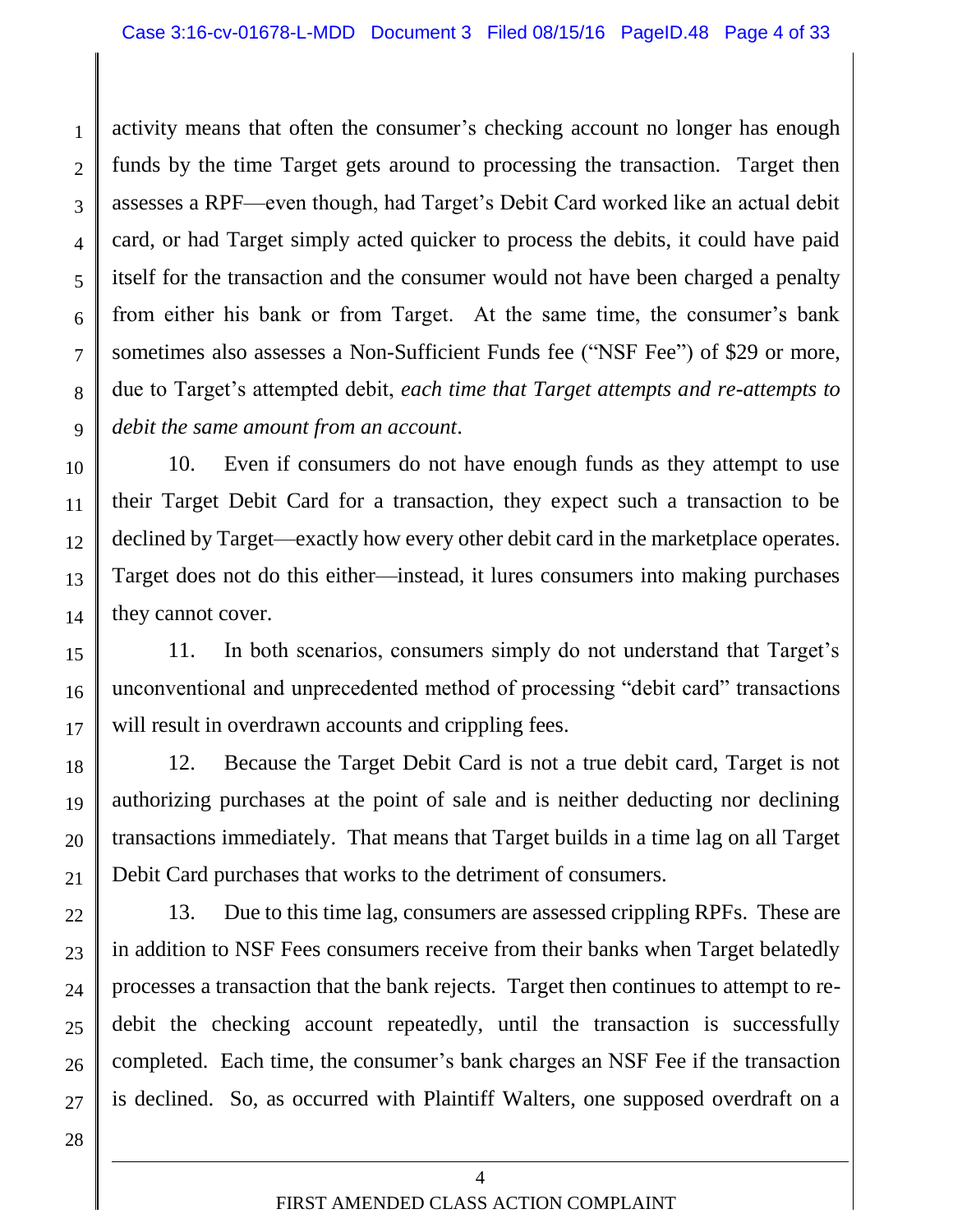Target Debit Card purchase can lead to nearly **\$100 or more in fees—something Target never once discloses in the Target Debit Card marketing materials or contract documents.**

4 5 6 7 8 9 14. What's more, the NSF Fees charged by Banks would be barred by Federal law if the Target Debit Card were a true debit card. In other words, if consumers such as Plaintiff made the same exact purchases, on the same exact dates, for the same exact Target items, with a true debit card, the consumers' banks would be barred by federal law from charging **any fees whatsoever** for those same transactions.

10 11 12 15. That difference between \$0 dollars in fees for using a true debit card and \$100 in fees for using a Target Debit Card is unconscionable, deceptive, and never disclosed by Target.

13 14 15 16 17 16. What's more, Target has virtually no risk from these supposed insufficient funds transactions. It simply continues to attempt to debit the consumers' checking accounts until enough funds are present. In the vast majority of cases, Target simply pays itself back a few days later—after having started a devastating cascade of fees on consumers' checking accounts.

18 19 20 21 22 23 17. The potential \$100 or more double fee penalty that Target's actions subject its consumers to for supposed insufficient funds events is never disclosed or authorized by the card contracts. And that double penalty is obscene and unconscionable—especially when, as happens in the vast majority of cases, Target simply re-debits the account a few days later, is fully paid at that point, and thus is unharmed.

## **THE PARTIES**

25 26 18. Plaintiff James Walters is a citizen of the state of California who resides in San Diego, California.

19. Defendant Target Corp. is a citizen of the state of Minnesota with

28

27

24

1

 $\mathcal{L}$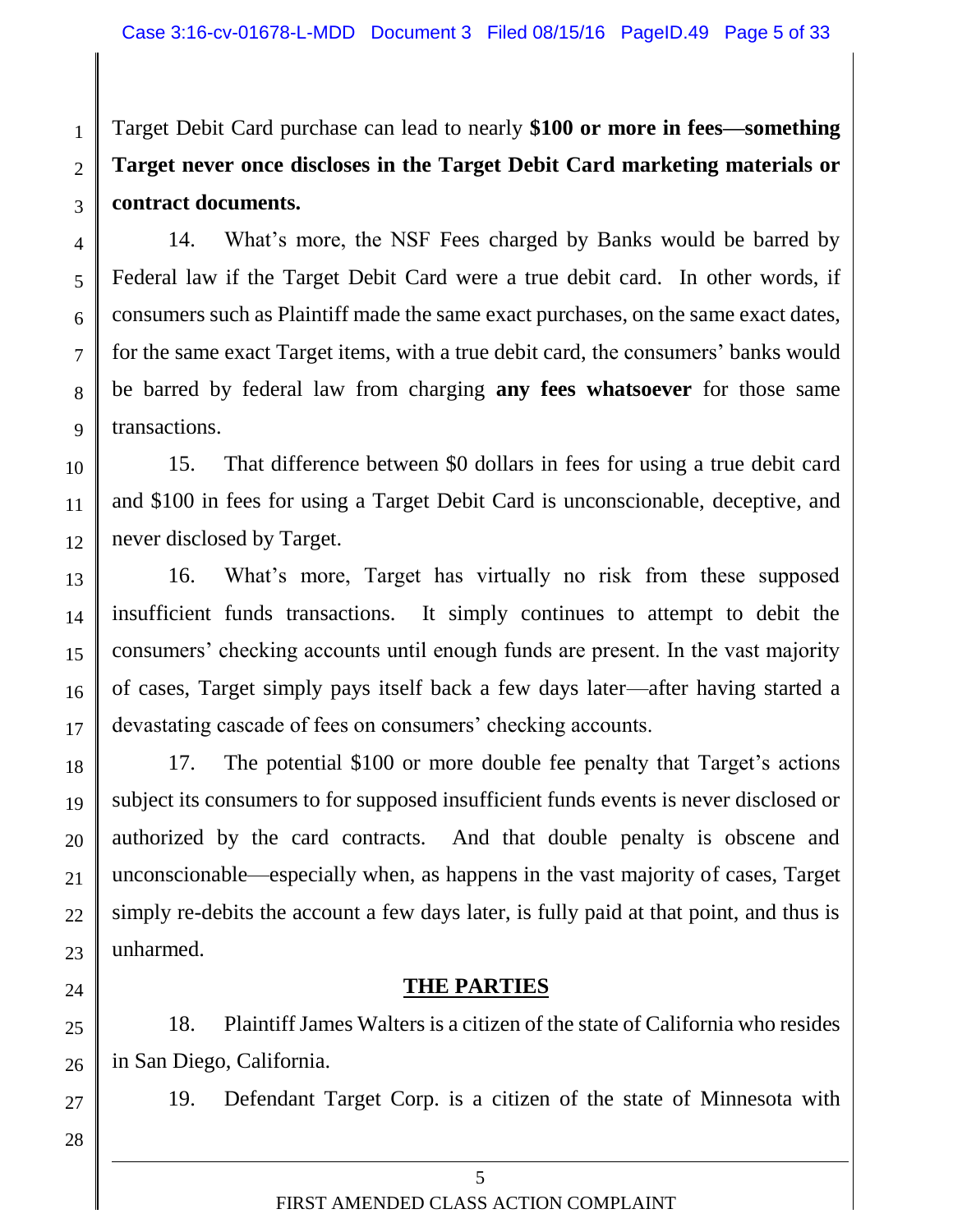headquarters in Minneapolis, Minnesota.

## **JURISDICTION AND VENUE**

### **Jurisdiction**

4 5 6 7 8 9 10 12 13 14 15 16 20. This Court has original subject matter jurisdiction over this proposed class action pursuant to the Class Action Fairness Act of 2005, Pub. L. No. 109-2, 119 Stat. 4 (codified in scattered sections of Title 28 of the *United States Code*), under 28 U.S.C. § 1332(d), which provides for the original jurisdiction of the federal district courts over "any civil action in which the matter in controversy exceeds the sum or value of \$5,000,000, exclusive of interest and costs, and [that] is a class action in which . . . any member of a class of plaintiffs is a citizen of a State different from any defendant." 28 U.S.C. § 1332(d)(2)(A). Because Plaintiff is a citizen of the State of California and Defendant is a citizen the State of Minnesota, at least one member of the plaintiff class is a citizen of a State different from Defendant. Further, Plaintiff alleges the matter in controversy is well in excess of \$5,000,000.00 in the aggregate, exclusive of interest and costs. Finally, Plaintiff alleges "the number of members of all proposed plaintiff classes in the aggregate" is greater than 100. *See* 28 U.S.C. §  $1332(d)(5)(B)$ .

21. This Court has personal jurisdiction over Defendant for reasons including but not limited to the following: Defendant regularly conducts business in this District.

21

28

## **COMMON FACTUAL ALLEGATIONS**

#### **CONSUMERS REASONABLY UNDERSTAND THAT DEBIT CARDS RESULT IN AN IMMEDIATE DEBIT OR DECLINATION, EVEN IF DEBIT CARD TRANSACTIONS DO NOT "POST" UNTIL DAYS LATER**

24 25 26 27 22. Debit cards, as Investopedia.com explains, "deduct money directly from a consumer's checking account" and "*do not allow [consumers] to go into debt*" since the money is deducted from a consumer's account immediately. *See* http://www.investopedia.com/terms/d/debitcard.asp (last visited June 3, 2016); *see* 

1

2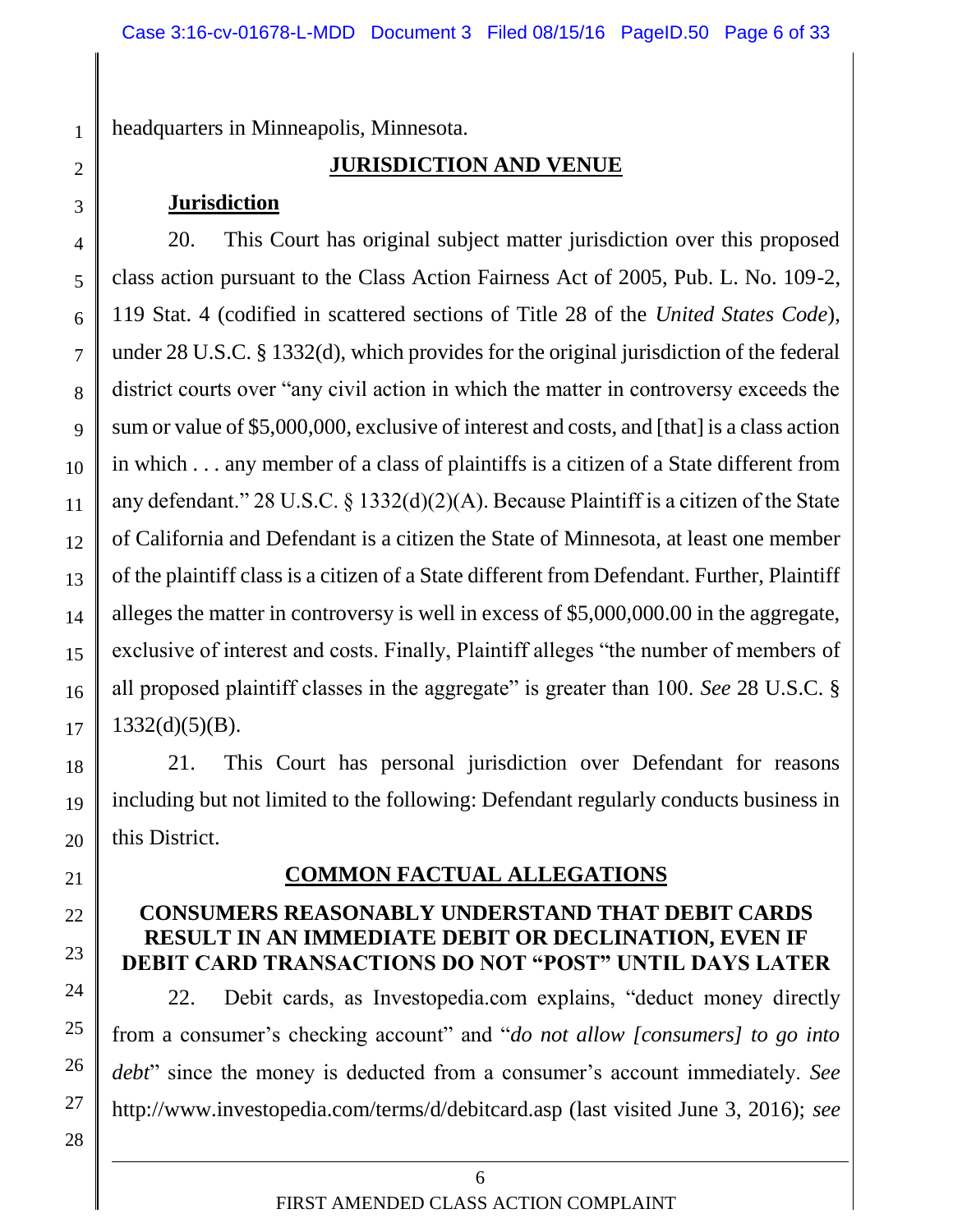also https://www.consumer.gov/articles/1004-using-debit-cards (last visited June 3, 2016).

23. This is the widespread, common consumer understanding, including Plaintiff's understanding, of debit cards—since it is how every debit card in the United States works—except, that is, for the Target Debit Card.

6 7 8 9 10 11 12 13 14 24. Every debit card transaction in the United States, except for Target Debit Card transactions, occurs in two parts, whether it is a one-time transaction for a routine daily purchase or whether it is a recurring debit card transaction for a repeat household expense. First, authorization for the purchase amount is instantaneously obtained by the merchant. When a merchant physically or virtually "swipes" a customer's debit card, the credit card terminal connects, via an intermediary, to the customer's bank, which verifies that the customer's account is valid and that sufficient funds are available to cover the transaction's cost. If not, the transaction is declined.

15 16 17 25. At this step, for debit card transactions that are approved, U.S. banks immediately reduce the customer's available funds or balance by a corresponding amount, but do not yet transfer the funds to the merchant.

18 19 26. Sometime thereafter, the funds are actually transferred from the customer's account to the merchant's account.

20 21 22 23 24 27. For transactions attempted on insufficient funds, banks decline those transactions immediately and the transactions are not processed. Accordingly, consumers who use debit cards reasonably anticipate that funds will be deducted from their account immediately, or that their transaction will be denied if there are insufficient funds in their account.

## **TARGET'S MARKETING AND SIGN-UP MATERIALS INTENTIONALLY PLAY OFF CONSUMERS' PREEXISTING UNDERSTANDING OF, AND PREFERENCE FOR, DEBIT CARDS**

28. Target well knows that many consumers prefer debit cards for many

28

27

25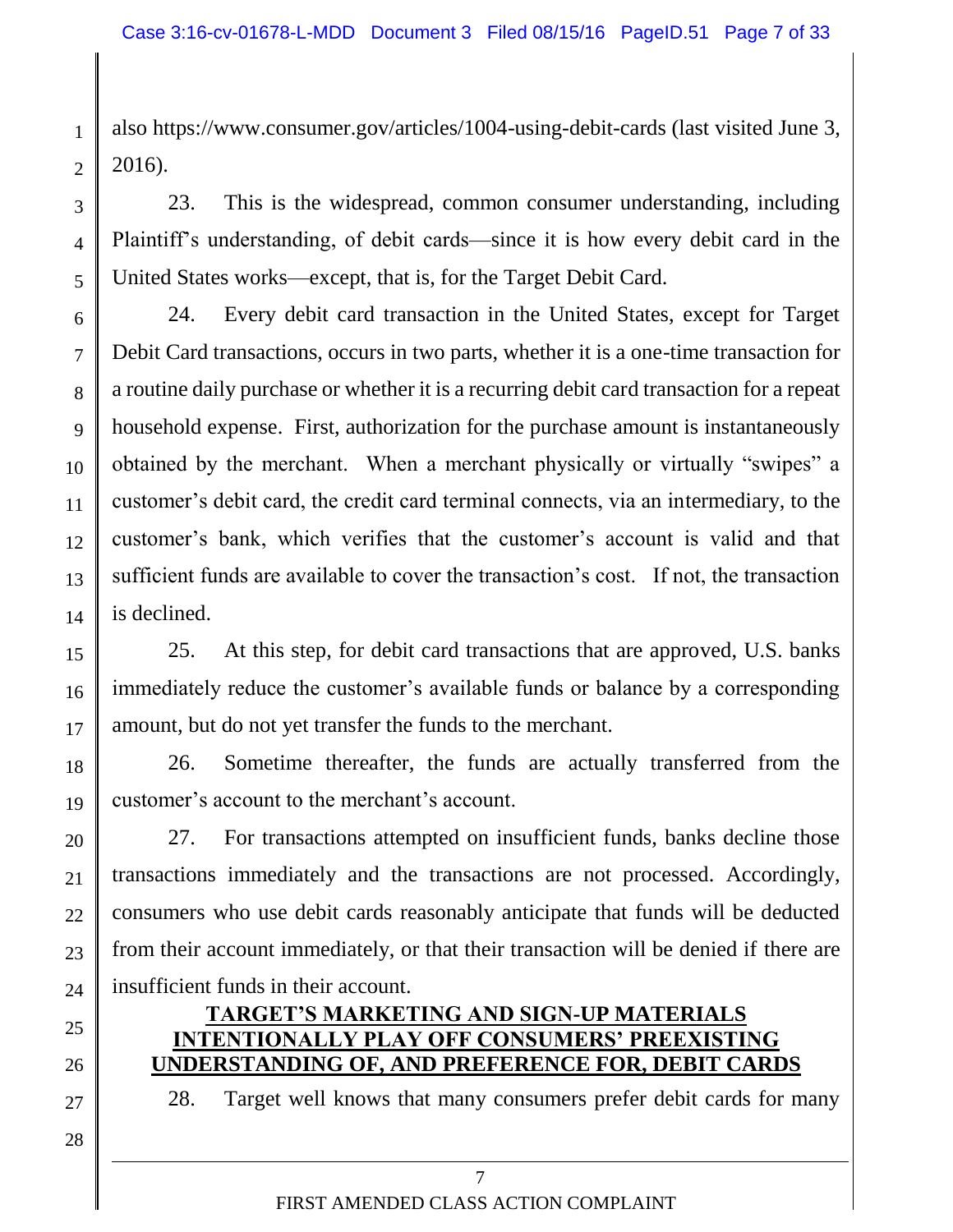reasons. In fact, in 2012 the Target Debit Card was responsible for \$4.2 billion (or 5.7%) of Target's retail sales. Consumer research indicates that consumers prefer debit cards as a budgeting device; because they don't allow debt like credit cards do; and because the money instantly comes directly out of a checking account.

5 6 7 8 9 10 11 12 29. Consumer Action, a national nonprofit consumer education and advocacy organization, advises consumers determining whether they should use a debit card that "[t]here is no grace period on debit card purchases the way there is on credit card purchases; *the money is immediately deducted from your checking account*. Also, when you use a debit card you lose the one or two days of 'float' time that a check usually takes to clear." *See* http://www.consumeraction.org/helpdesk/articles/what\_do\_i\_need\_to\_know\_about\_using\_a\_debit\_card (last visited June 8, 2016) (emphasis added).

13 14 15 16 17 30. Further, Consumer Action informs consumers that, "[d]ebit cards offer the convenience of paying with plastic without the risk of overspending. When you use a debit card, you do not get a monthly bill. You also avoid the finance charges and debt that can come with a credit card if not paid off in full." Consumer Action, Understanding Debit Cards – Plastic with a Difference 3 (2007).

18 19 20 31. In other words, the key benefits of a debit card are that it allows consumers to control spending and to rest assured that funds are deducted immediately as they are spent.

21 22 23 24 25 32. Unsurprisingly, due to these consumer-friendly benefits, in 2015 consumers in the United States used their debit cards on average 21 times per month, which is a 32% rise in usage over the past ten years. The amount consumers spend with their debit cards is also on the rise. In 2015, Americans spent, on average, \$9,291 annually with their debit card, up from \$7,807 ten years ago.

26 27 33. According to a 2015 study conducted by Pulse, one of the nation's leading debit/ATM networks:

28

1

 $\mathfrak{D}$ 

3

4

Consumer use of debit has been nothing short of remarkable…Debit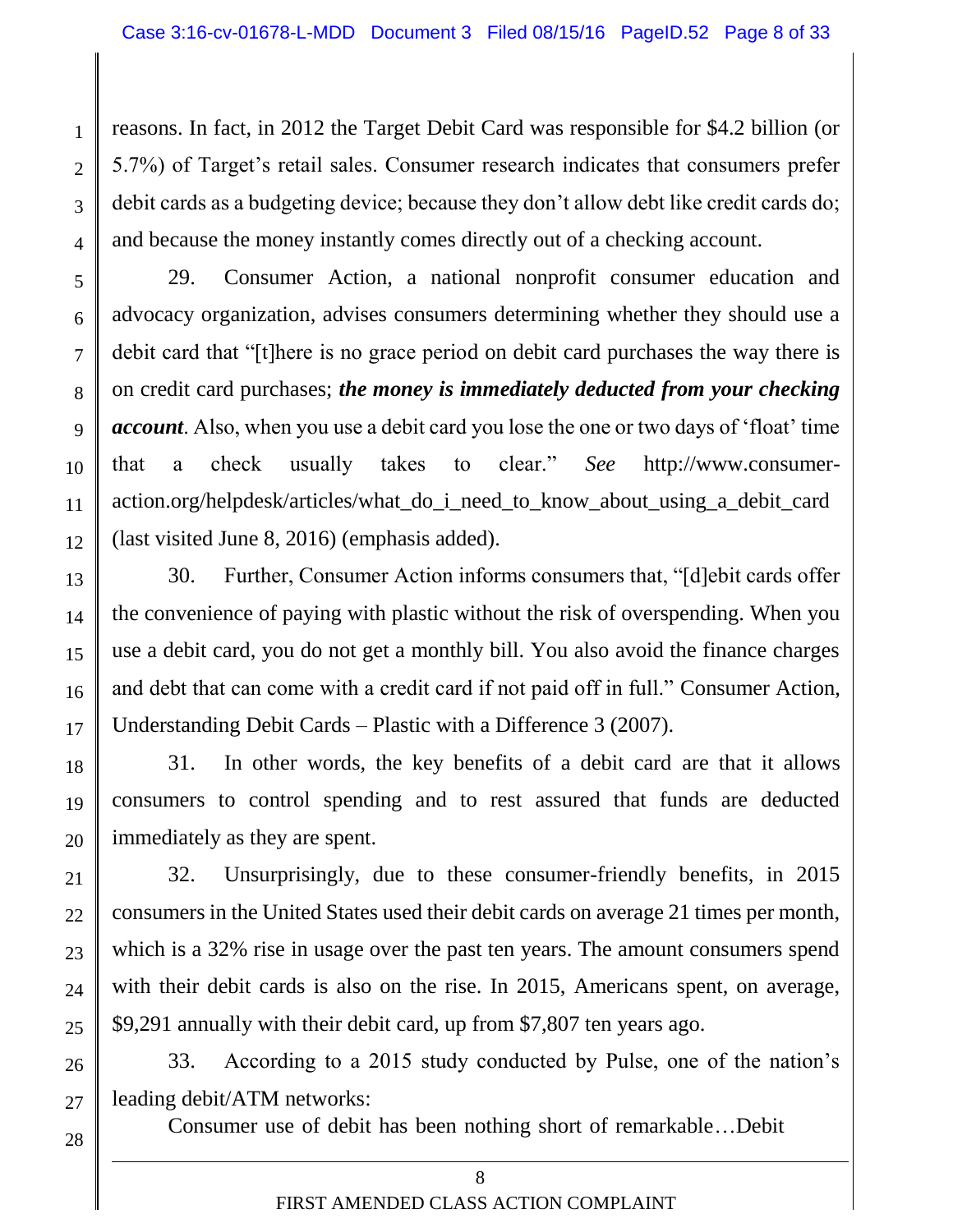has steadily gained wallet share as consumers shift their spending to this payment type. The use of debit for small-ticket purchases is particularly noteworthy, where one-third of all debit transaction are for less than \$10 – purchases that historically would have been made with cash or not at all."

News Release, Pulse, Debit Industry Changes Markedly in 10 Years of Debit Issuer Study (Aug. 6, 2015) (internal citations omitted).

34. Fully aware of the rise in consumer preference for debit cards, Target intentionally exploits consumer understandings during the high-pressure, on the spot sales pitches for Target Debit Cards.

35. Most consumers, such as Plaintiff, sign up for the debit card when asked to do so by a cashier at a Target store, and are enticed with a 5% discount.

36. Additionally, Target cashiers are incentivized to sign consumers up for the Target Debit Card while maintaining their "speed score." In exchange for enrolling customers in the Target Debit Card program, Target cashiers are given bonuses based on the amount of Target Debit Card's they sell and how quickly they are able to complete the transaction.

37. Target's incentivized high-paced sign-up process increases consumer confusion.

38. During a normal checkout, Target cashiers inform consumers that purchases with the Target Debit Card are deducted directly from, and immediately from, consumer checking accounts.

39. Target furthers the consumer perception that the Target Debit Card works like a true debit card by requiring consumers to pick a unique personal identification number ("PIN") for use with the Red Card, and requiring use of that PIN for purchases. It states in the Target Debit Card Agreement (the "Agreement"): "You must present your Card and enter your PIN if you wish to use your Card to pay for goods or services at Target retail stores." Attached as Exhibit A is a copy of the Target Debit Card Agreement.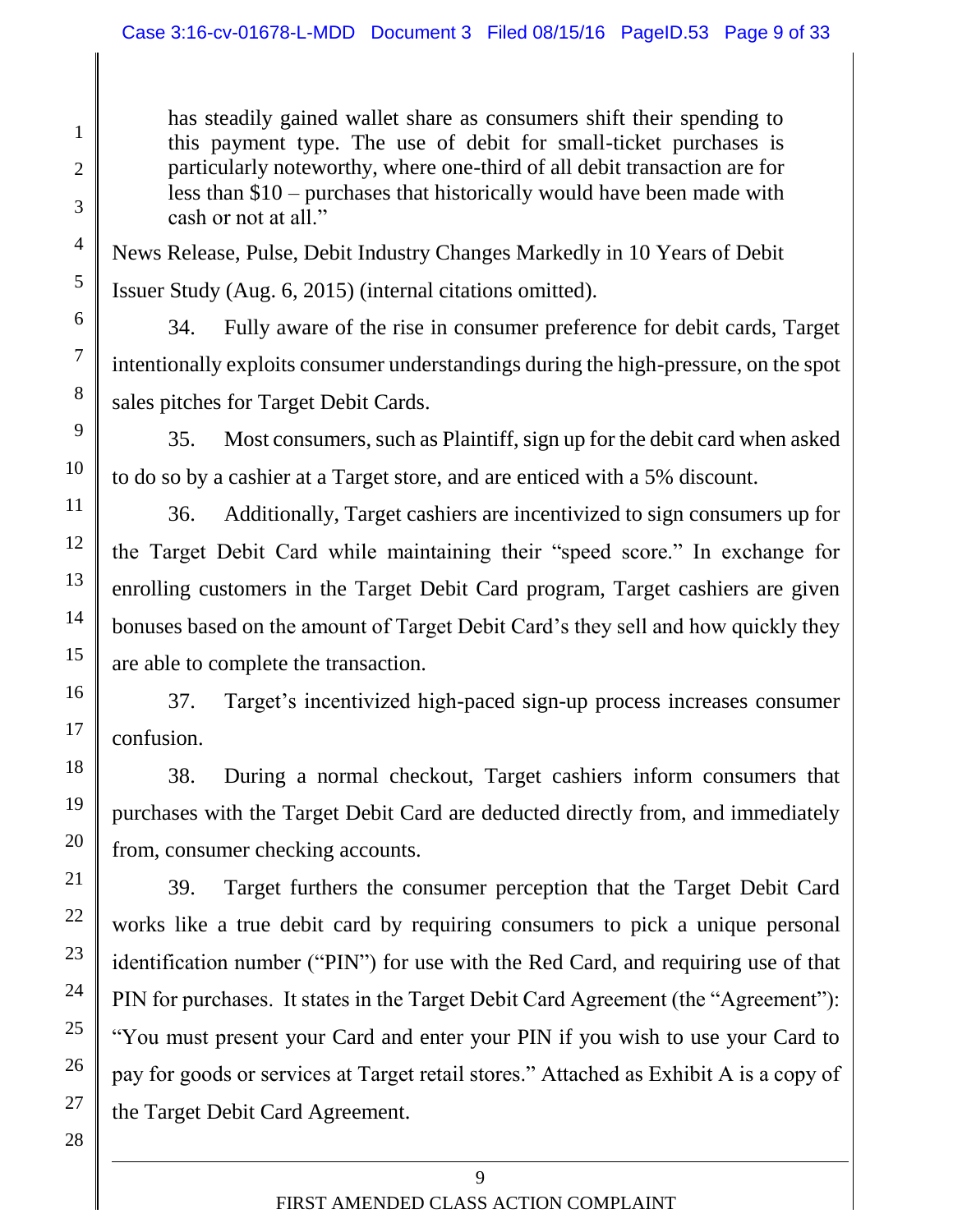## **THE SO-CALLED TARGET DEBIT CARD ACTUALLY WORKS NOTHING LIKE EVERY OTHER DEBIT CARD**

40. The Target Debit Card, however, is not a debit card at all.

41. In truth, the Target Debit Card is a shrouded electronic check—one that Target does not process promptly and immediately. And unlike paper checks or other electronic checks, Target does not instantly verify the presence of sufficient funds in a checking account—though it has the capacity to do so.

42. Unlike a true debit card transaction, a Target Debit Card transaction occurs over the Automated Clearinghouse ("ACH") network. ACH transactions occur on an entirely different network and by entirely different processes than debit card transactions.

43. Moreover, Target intentionally delays processing these ACH debits quickly and immediately. In order to save on the processing fees it must pay to ACH network participants, Target groups "debit" transactions together over several days, then submits giant batches for processing through the network.

44. This results often in delays in processing transactions up to ten days even though most ACH debit transactions in the country settle on the very next business day.

45. If Target acted more quickly, transactions would often debit while consumers still had funds in their account. Instead, Target waits days to submit transactions, often in order to group different transactions together and thereby minimize the store's transaction fees.

46. This processing delay means that funds available in consumer checking accounts at the time they made a Target transaction are often no longer available. That results in RPFs charged by Target plus NSF Fees charged by consumer banks, as described herein.

47. This need not occur. Indeed, technology widely exists for the sameday, virtually instantaneous processing of ACH debit transactions. Had Target truly

1

2

3

4

5

6

7

8

9

10

11

12

13

14

15

16

17

18

19

20

21

22

23

24

25

26

27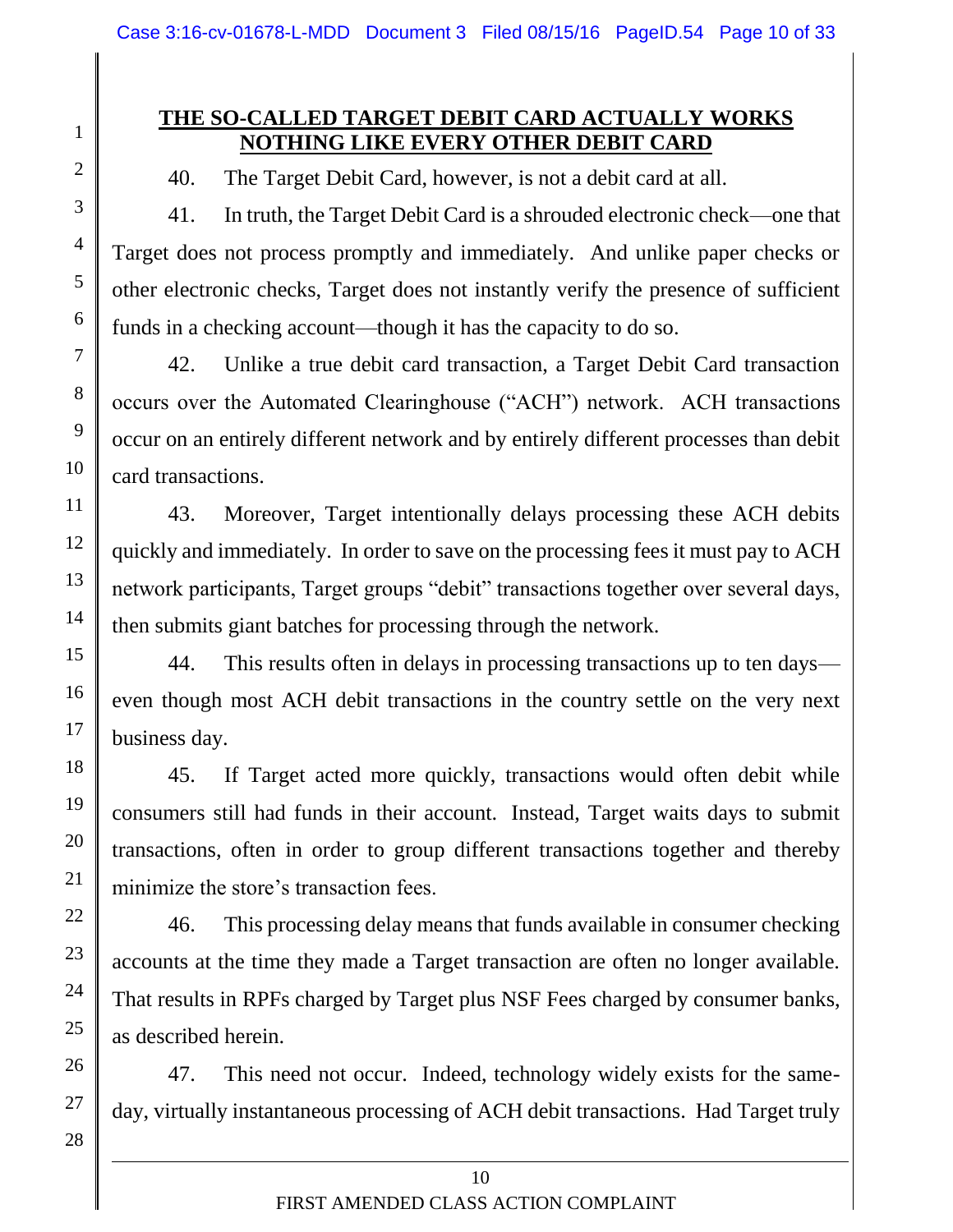wanted its Target Debit Card to perform like a true debit card, it could have availed itself of this technology. It chose not to do so in order to save on its own transaction costs, and to increase its RPF revenue on the backs of its consumers.

4 5 6 7 8 9 48. Moreover, in the context of paper checks, technology also is widely available and widely used by virtually all major retailers to instantly check consumer checking accounts to make sure that sufficient funds exist to cover a paper check. Target could easily use such technology here to ensure sufficient funds exist in a checking account for a Target Debit Card transaction. It chooses not to, in order to save itself transaction costs and to ensnare consumers in RPFs.

10 11 12 13 14 49. Target essentially concedes in the Agreement that it has a duty to process transactions quickly and in a timely fashion, and agrees it is responsible for resulting damages: "If we do not complete an EFT to or from your Deposit Account on time or in the correct amount according to this Agreement, we will be liable for your losses or damages." Exhibit A p. 2.

15 16 17 50. However, Target has made the choice not to process Target Debit Card transactions instantly or even quickly. It therefore does not process such transactions "on time," resulting in consumer harm.

## **TARGET'S DEBIT CARD AGREEMENT FALSELY IMPLIES THE CARD WORKS LIKE A NORMAL DEBIT SHROUDS THE TRUTH THAT THE TARGET DEBIT CARD IS NOT A DEBIT CARD AT ALL**

21 22 23 51. The Target Debit Card Agreement misconstrues the debit card processing and RPF practices in several ways. There is a yawning gap between Target's practices as described in the Agreement and Target's practices in reality.

24 25 26 27 52. First, Target nowhere discloses that consumers are subject to a double penalty for what it deems to be an insufficient funds event—a double penalty that can be nearly \$100 or more, as occurred with Plaintiff Walters. Target never states that consumers will be charged both an RPF and an NSF fees by his or his bank

18

19

20

1

 $\mathfrak{D}$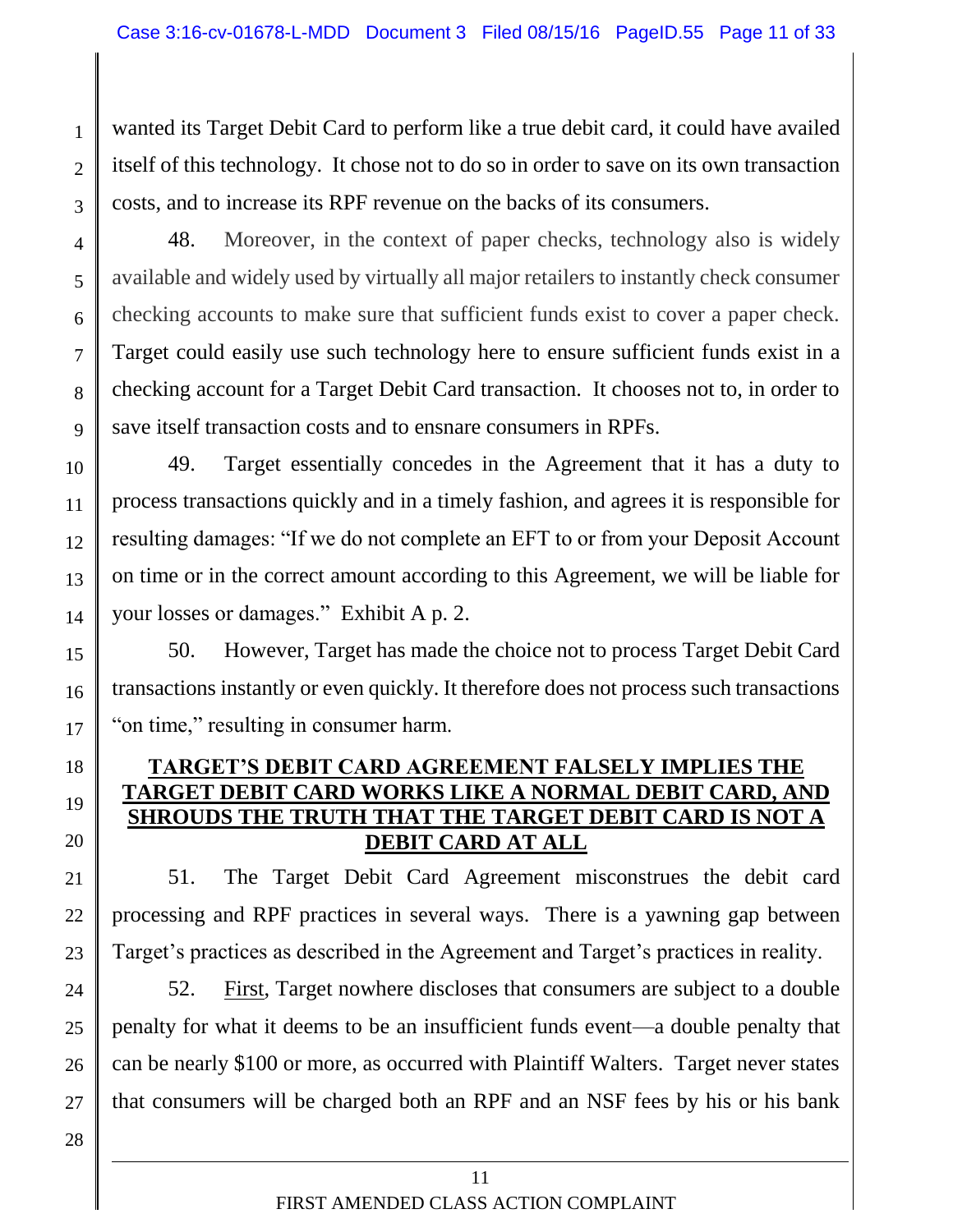1  $\mathcal{D}_{\mathcal{L}}$ 3 4 during such an event—or, indeed, that consumers can be liable for *repeated* NSF Fees each time Target attempts unsuccessfully to debit an account. Had that disclosure been made clearly, no reasonable consumer would have risked this jeopardy by using a Target Debit Card.

5 6 7 53. Plaintiff Walters would not have signed up for the Target Debit Card had Target accurately informed him of the possible penalties for merely using the card.

8 9 10 11 12 13 54. Overdraft fees are different from NSF Fees at U.S. banks. Overdraft fees are charged when a banks pays a transaction even though the account lacks sufficient funds. NSF Fees are charged when a bank rejects an attempted debit transaction. Plaintiff and similarly situated consumers who experienced Target's RPFs incurred NSF fees in addition, not overdraft fees—and NSF Fees are never once mentioned in the Target Debit Card Agreement.

14 15 16 17 18 19 20 55. The contract states that consumers may be charged "overdraft fees" by their bank if they overdraw their consumer checking account, *but never discloses that consumers will receive NSF fees from their bank for declined purchase*s: "if you use this Card to make a purchase that exceeds the balance in the deposit account that you linked to this Card, that account may become overdrawn even if you chose not to allow overdrafts with respect to a debit card issued by your Depository Bank, and you may incur associated overdraft fees."

21 22 23 24 25 26 27 56. In other words, the double jeopardy fee scenario described above occurs when a bank *declines* a Target Debit Card transaction, not when a bank pays such a transaction into overdraft. But Target never discloses this. It never once discloses the possibility of NSF Fees from a consumer's bank. Target's agreement also affirmatively misstates the operation of its Target Debit Card in order to exploit the consumer perception of debit cards by touting the key benefit of normal debit cards: that you can't spend what you don't have. As Target states in the Agreement:

> 12 FIRST AMENDED CLASS ACTION COMPLAINT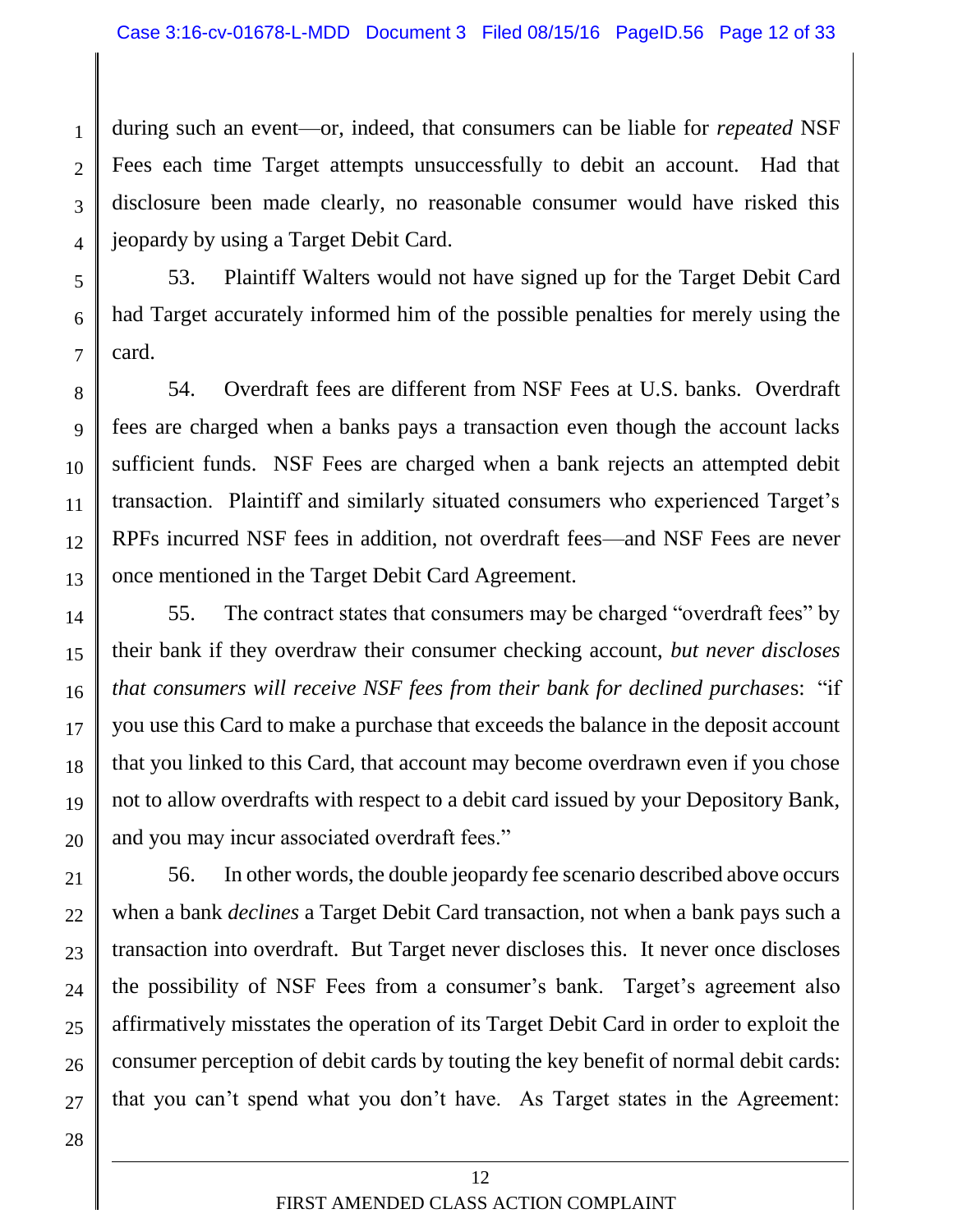"When you use your Card, *you will be limited by the amount of funds in your Deposit Account and any available overdraft line of credit that you may have in connection with your Deposit Account (if applicable),* as of the date the Depository Bank receives and processes an EFT."

57. This is an affirmative promise to decline transactions for which insufficient funds exist. But Target does not do this—indeed, it does not even check to see if there are sufficient funds in the account, as described above.

8 9 10 11 12 13 14 15 16 58. Other Agreement provisions promise that RPFs will *only* be charged when Target is ultimately not paid for a transaction—but in fact, Target charges such fees even when it repays itself just days later: "The Depository Bank may return as unpaid an EFT if, for example, your Deposit Account does not have sufficient available funds in it to cover the full amount of the EFT, or your Deposit Account is closed, or for other reasons…*In the event an EFT is returned or deemed unpaid, the funds owed to us will become immediately due and payable to us.* You agree to pay in United States dollars the full amount of the unpaid EFT and any applicable Returned Payment Fees."

17 18 59. The provision quoted above indicates that a RPF is assessed only if the transaction is permanently returned or "deemed unpaid."

19 20 60. Similarly: "If the Depository Bank returns an EFT unpaid for any reason, you agree to pay a 'Returned Payment Fee.'"

21 22 23 61. But as occurred with Plaintiff, the transactions aren't "unpaid" at all they are simply paid with a slight delay—after Target itself already built in its own delay to the process.

24 25 26 27 62. Moreover, at every possible turn, the Agreement shrouds the differences between the Target Debit Card and all other debit cards in the United States. The Agreement misdescribes and shrouds the true nature of the Target Debit Card, in order to falsely promise the benefits of a normal debit card without

28

1

2

3

4

5

6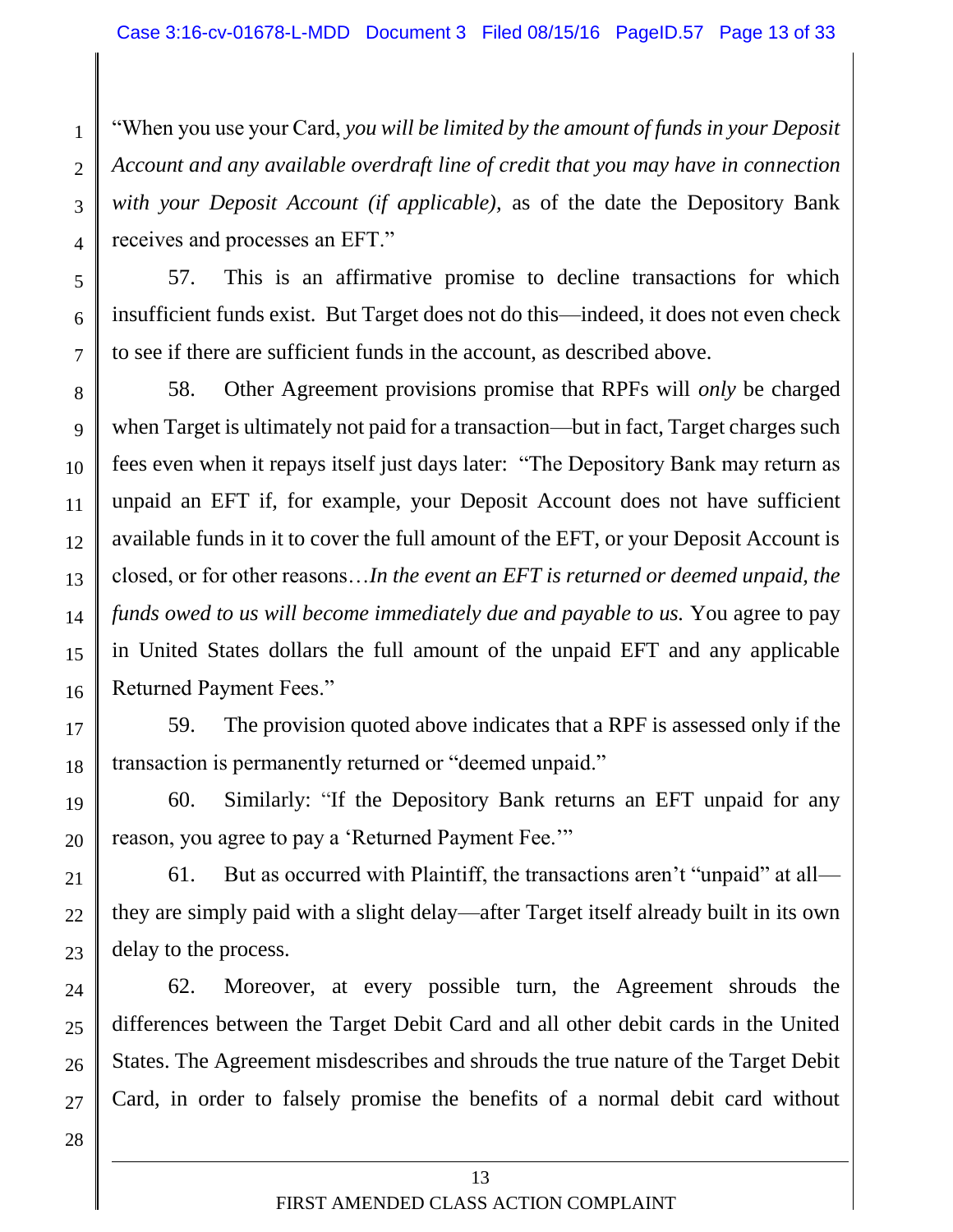adequately disclosing the uniquely harmful and risky aspects of the Target Debit Card.

63. For example, the Agreement states that "[y]ou agree that any EFT may occur several business days after your transaction(s) have occurred and after the date shown on your transaction receipt(s)." Of course, *that is also the case for true debit cards as* well, as described above. But unlike with all other debit cards, Target neither immediately debits nor rejects Target Debit Card transactions—and it never informs consumers of that key difference. This is just the first example of where

| 9  | <b>Important Messages</b><br><b>Transaction Detail</b> |            |                                                 |            |
|----|--------------------------------------------------------|------------|-------------------------------------------------|------------|
| 10 | <b>Transaction Date</b>                                | Post Date  | Merchant or Purchase Description                | Amount     |
|    | 10/20/2015                                             | 10/20/2015 | TARGET DEBIT CARD ACH PAY MENT                  | $-$102.17$ |
| 11 | 10/20/2015                                             | 10/20/2015 | TARGET NATIONAL CITY, CA                        | \$102.17   |
| 12 | 10/26/2015                                             | 10/27/2015 | TARGET CHICAGO, IL<br><b>INCLUDES \$20 CASH</b> | \$57.82    |
|    | 10/27/2015                                             | 10/27/2015 | TARGET DEBIT CARD ACH PAY MENT                  | $-$57.82$  |
| 13 | 10/29/2015                                             | 10/30/2015 | TARGET PEACHTREE CIT, GA                        | \$15.16    |
|    | 10/30/2015                                             | 10/30/2015 | TARGET DEBIT CARD ACH PAY MENT                  | $-$15.16$  |
| 14 | 11/4/2015                                              | 11/4/2015  | TARGET DEBIT CARD ACH PAY MENT                  | $-$10.25$  |
|    | 11/4/2015                                              | 11/4/2015  | TARGET SAN DIEGO, CA                            | \$10.25    |
| 15 | 11/5/2015                                              | 11/6/2015  | TARGET.COM 800-591-3869                         | \$7.17     |
| 16 | 11/6/2015                                              | 11/6/2015  | TARGET DEBIT CARD ACH PAY MENT                  | $-57.17$   |

Target intentionally chose not to be clear about the important differences between the Target Debit Card and every other debit card in the country.

64. Target's contract provision is especially inaccurate and deceptive because Target's online account activity screens show Target Debit Card transactions "posting" to an account the same day or the very next day—again, just as a normal debit card often would:

65. But that is totally inaccurate: the "post" date listed on Target's online account activity report is always many days before the funds are deducted from a consumer's checking account.

66. Another time Target fails to make clear the massive differences between the Target Debit Card and true debit cards is with this provision: "You agree that you will not use your Card to make purchases for amounts in excess of available

1

 $\overline{2}$ 

3

4

5

6

7

8

17

18

19

20

21

22

23

24

25

26

27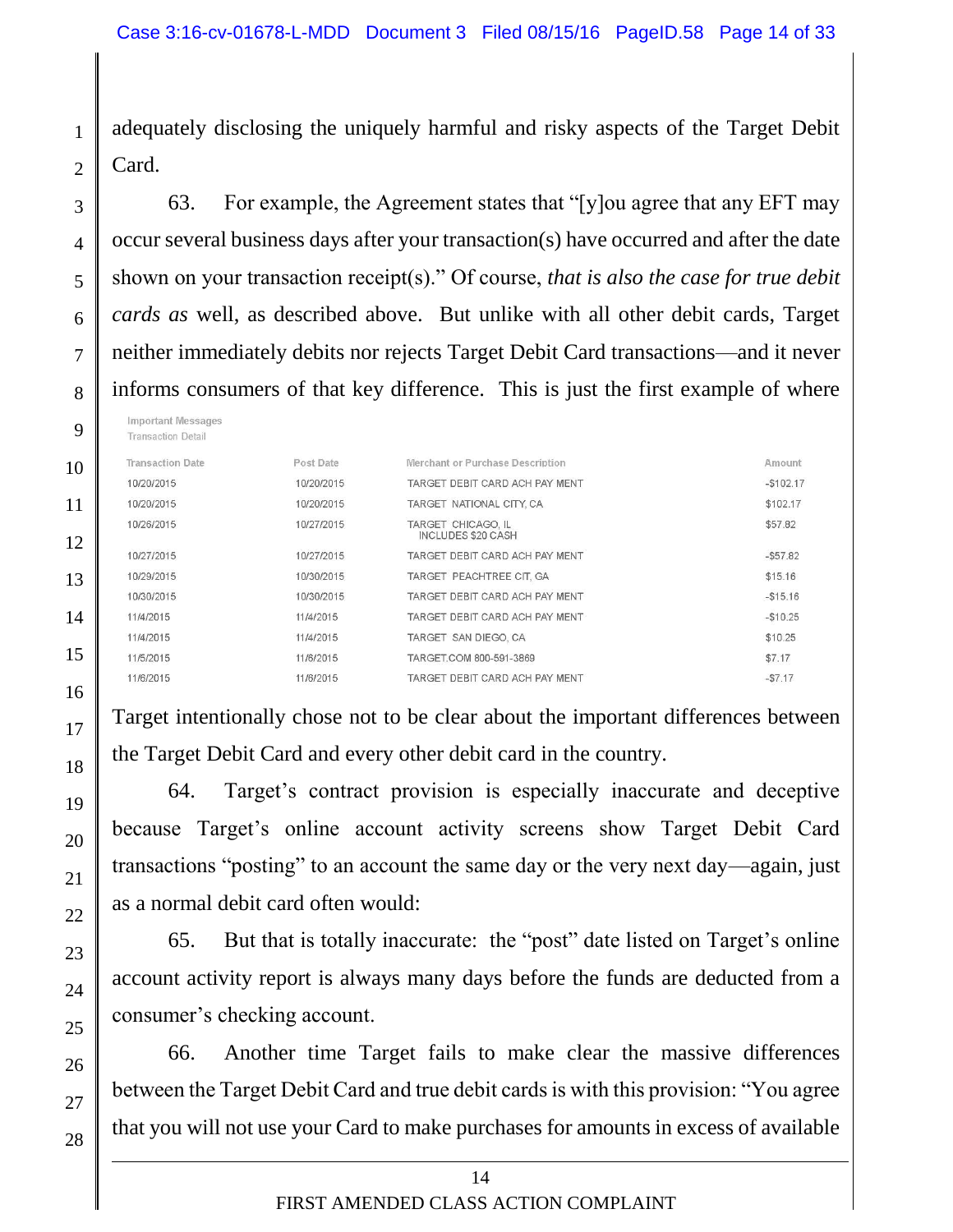1  $\mathfrak{D}$ 3 4 5 6 funds you have in your Deposit Account as determined by the financial institution holding your Deposit Account ('Depository Bank') as of the date the Depository Bank processes the EFT." Again, with a normal debit card, balance sufficiency is "determined" immediately by the financial institution, and the transaction is "processed" immediately, at the point of sale—either resulting in a withdrawal or a declination. Again, that does not occur here.

7 8 9 10 11 12 13 14 15 67. But Target does not stop there. It actually promises that the Target Debit Card will be *even more strict than a normal debit card* in terms of rejecting transactions for which there are insufficient funds at the time of purchase: "You agree that the dollar amount limitation on your Card may be less than the dollar amount of available funds in your Deposit Account and that such dollar amount and transaction limitations may change from time to time without any notice to you." But again, Target does nothing to ensure that insufficient funds transactions are rejected—thus luring consumers into the double jeopardy, one-two punch of RPF and NSF Fees.

16 17 18 19 20 21 22 68. For a consumer with a basic understanding of a debit card, the following provision is yet another promise to reject insufficient funds transactions at the point of sale: "The Depository Bank may return as unpaid an EFT if, for example, your Deposit Account does not have sufficient available funds in it to cover the full amount of the EFT, or your Deposit Account is closed, or for other reasons." This is yet another attempt by Target to lure consumers into believing its debit card functions like a normal one.

23 24 69. All in all, the Agreement is riddled with inaccuracies and omissions regarding the true operation of the Target Debit Card.

25

26

27

28

### **TARGET ABUSES CONTRACTUAL DISCRETION**

70. To the extent the account documents do not explicitly bar the policies described above, Target exploits contractual discretion to the detriment of

> 15 FIRST AMENDED CLASS ACTION COMPLAINT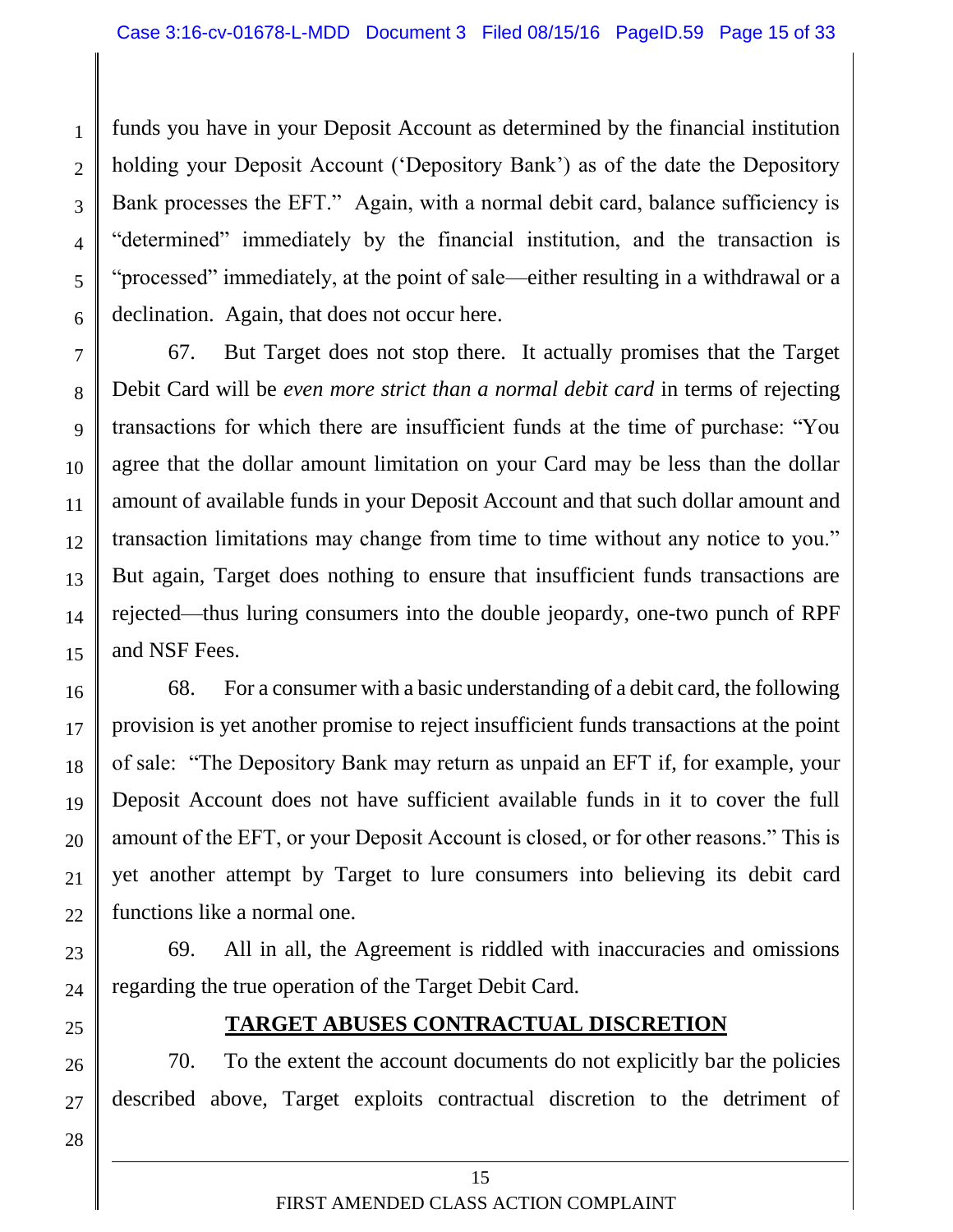accountholders when it uses these policies.

1

2

3

4

5

6

7

23

24

28

71. For example, the Agreement states, "You agree that any EFT may occur several business days after your transaction(s) have occurred and after the date shown on your transaction receipt(s)." *See* Exhibit A p.1 (emphasis added). What the Agreement fails to inform consumers is that, as a matter of fact, every EFT that Target processes occurs several days later—and Target's definition of "process" is far different from the processing of true debit card transactions.

8 9 10 72. If the Agreement told consumers the truth about the time lag associated with every transaction made the Target Debit Card, consumers like Plaintiff would understand that their Target Debit Card operates nothing like their other debit cards.

11 12 13 14 15 16 17 18 19 20 73. Additionally, the Agreement states that in the event it charges an RPF, the amount will be "up to," depending on what state the consumer is in, \$20, \$25, \$30, \$35, or \$40. Again, what the Agreement fails to inform consumers is that as a matter of fact, Target always charges the *maximum amount* allowed under the Agreement for every RPF. This is true even when Target continues to debit a consumers account and pays itself just 1 or 2 days later. Any good faith understanding of the "up to" promise would require Target not to charge the maximum RPF on a transaction for which it was paid with just a short delay especially if, as occurred with Plaintiff Walters, sufficient funds existed at the time Target Debit Card transaction was initiated.

21 22 74. Target uses all of these contractual discretion points to extract RPF on transactions that no reasonable consumer would believe could cause such fees.

### **MYRIAD CONSUMER COMPLAINTS INDICATE THAT CONSUMERS DO NOT UNDERSTAND THE RED CARD IS NOT A TRUE DEBIT CARD—AND TARGET KNOWS THIS**

25 26 27 75. Plaintiff is not the only reasonable consumer deceived by Target's deceptive, unfair and unconscionable practice of charging RPFs in connection with the Target Debit Card.

> 16 FIRST AMENDED CLASS ACTION COMPLAINT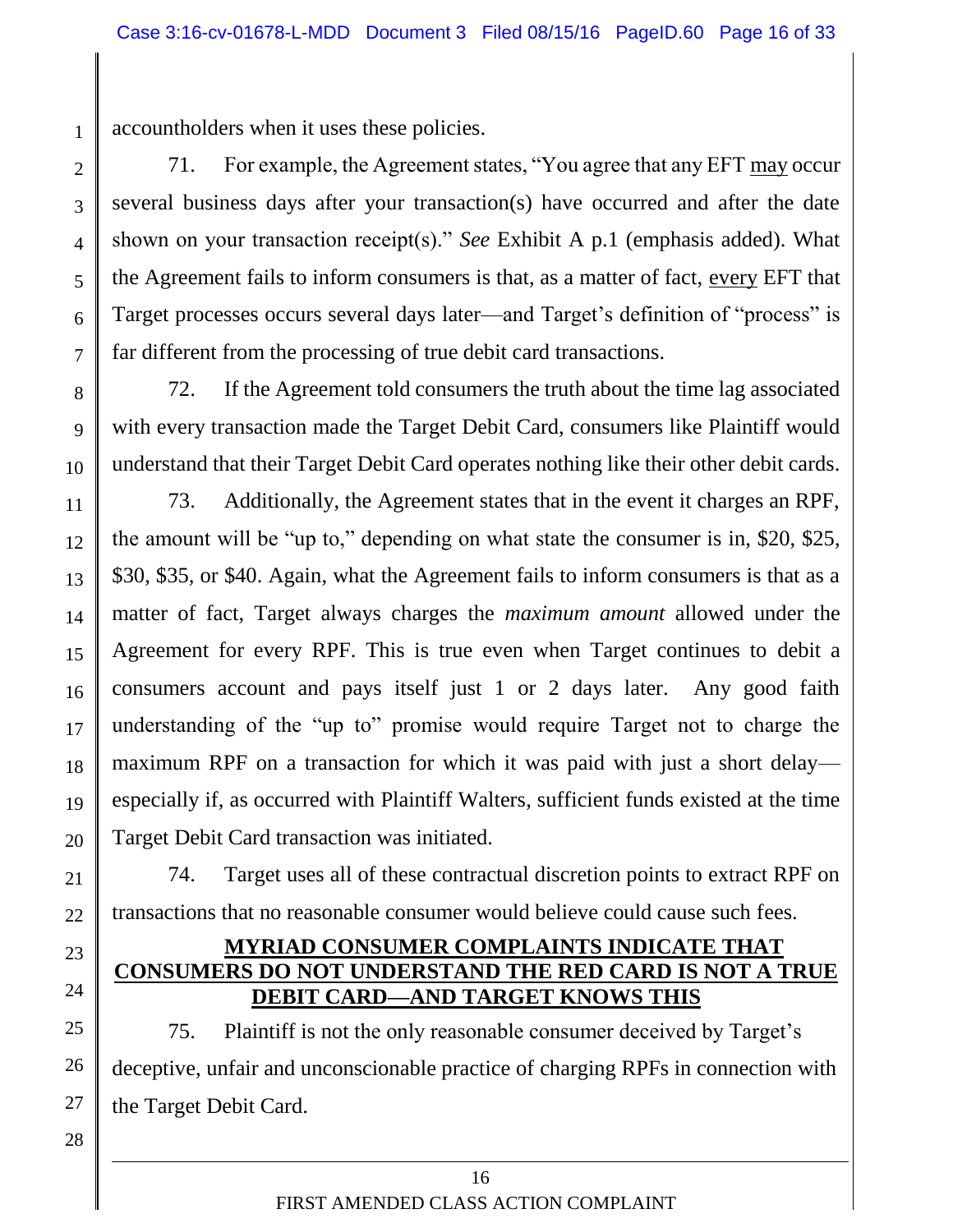1 2 3 4 5 6 7 8 9 10 11 12 13 76. Online complaints indicate that numerous consumers were duped into paying the deceptive RPFs. To demonstrate, one consumer describing the Target Debit Card explains: "My primary complaint, however, is that Target advertises this card as being 'just exactly like your bank debit card, accept that you also receive 5% off!' The actual situation is that the charges are treated as electronic checks. I was told this today by Target's debit card department. To advertise the debit card as a 'debit card' rather than as a quicker means to make an electronic check is misleading. Considering that this is happening in different Targets in different parts of the country indicates that the company has used this tactic to encourage customers to sign up for a debit with them. That's misleading, plain and simple. It's bad business. In a day and age of questionable banking techniques by companies, this is pretty poor means of advertising their product." http://www.complaintsboard.com/complaints/target-corporation-jacksonville-

14 north-carolina-c389290.html?page=4 (last visited June 28, 2016).

15 16 17 18 19 20 21 22 23 77. Another consumer complains that she "was under the impression that the debit card worked like a debit card because it says it's a DEBIT card." She also understood that his Target Debit Card would function like all of her other debit cards and deduct funds immediately and deny transactions if there were insufficient funds in the linked bank account. However, much to her surprise, the transaction was processed a number of days later at a time when her linked bank account no longer had sufficient funds. The result was a \$30 RPF charge from Target. *See* http://blog.credit.com/2012/08/what-you-should-know-about-storebrand-debit-cards-61250/ (last visited June 8, 2016).

24 25 26 78. Reasonable consumers like Plaintiff, are routinely deceived by Target's deceptive, unfair and unconscionable practice of charging RPF's in connection with the Target Debit Card.

27

28

## **HOW CONSUMERS ARE HARMED**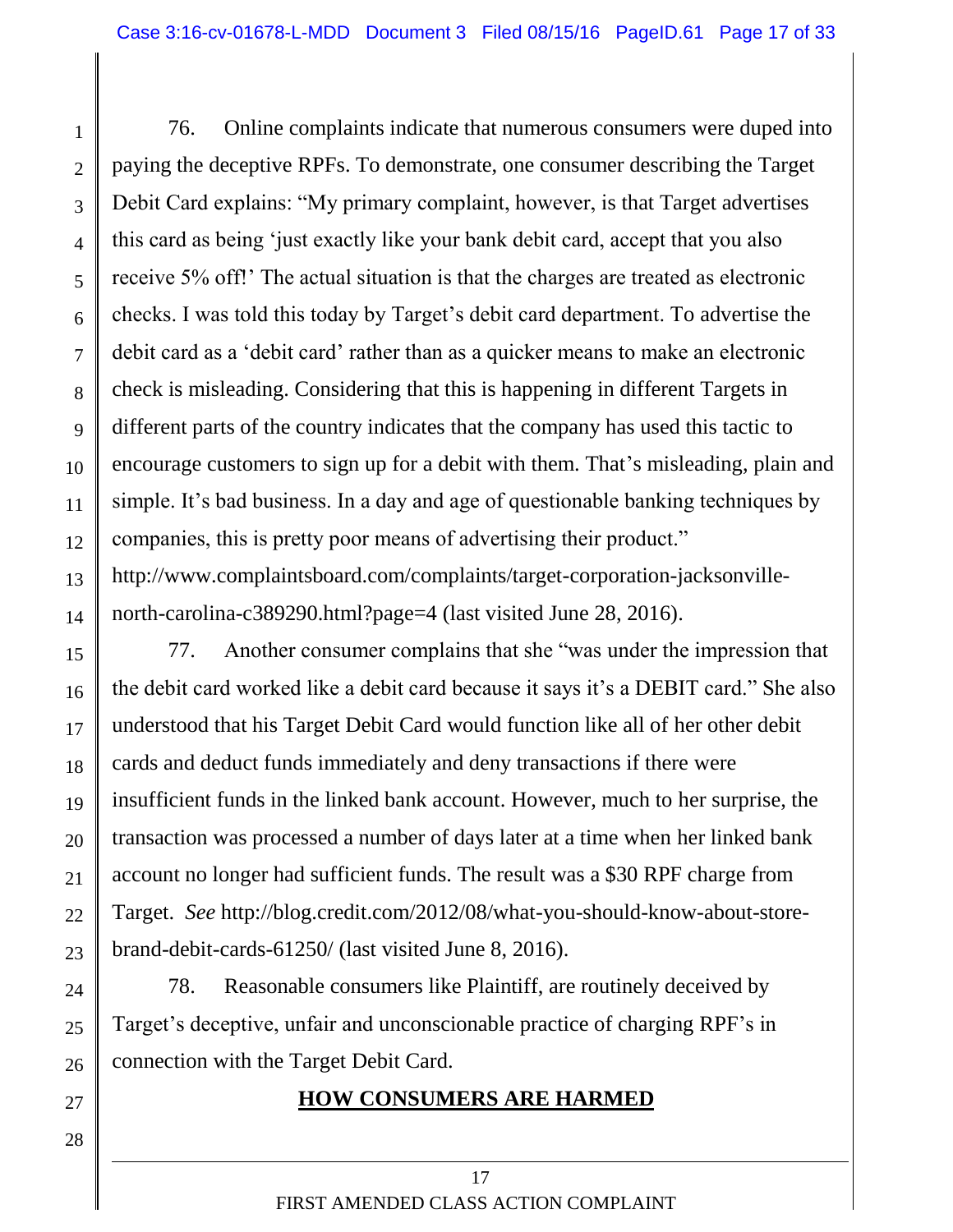79. The Target Debit Card's failure to operate like every other debit card in the United States by: (1) confirming that a consumer's account has sufficient funds at the time of purchase; and/or (2) instantly deducting the transaction amount from consumers' accounts results in consumers such as Plaintiff routinely being charged expensive and unfair RPFs, and additional NSF charges.

1

 $\mathfrak{D}$ 

3

4

5

27

28

6 7 8 9 10 80. For instance, if a consumer that uses his Target Debit Card has sufficient funds in the linked account to cover the transaction on the transaction date, but, by day 4, when Target finally attempts to debit the transaction amount, the account has insufficient funds, the consumer is charged an RPF from Target and an NSF Fee from his bank.

11 12 13 14 81. Likewise, if a consumer that uses his Target Debit Card has insufficient funds in the linked account to cover the transaction on day 1, Target will still approve the transaction and eventually charge the consumer an RPF, with the consumer's bank also assessing an NSF Fee.

15 16 17 18 19 20 82. Making matters worse, after Target charges an RPF, it keeps attempting to debit the consumer's account until it gets paid. Thus, Target almost always gets paid a few days later, but charges the unreasonable RPF regardless of whether it is successful or not in collecting the transaction amount. Moreover, the consumer's bank charges repeated NSF Fees each time Target attempts and re-attempts to deduct the same transaction amount when there are insufficient funds.

21 22 23 24 83. Accordingly, Target's unreasonable delay in processing transactions and failure to verify that accounts have sufficient funds to cover transactions results in consumers paying deceptive and expensive RPFs, in addition to bank-imposed NSF Fees.

25 26 84. For example, Plaintiff Walters used his Target Debit Card to make a purchase at a Target in San Diego, California on December 1, 2015, in the amount

> 18 FIRST AMENDED CLASS ACTION COMPLAINT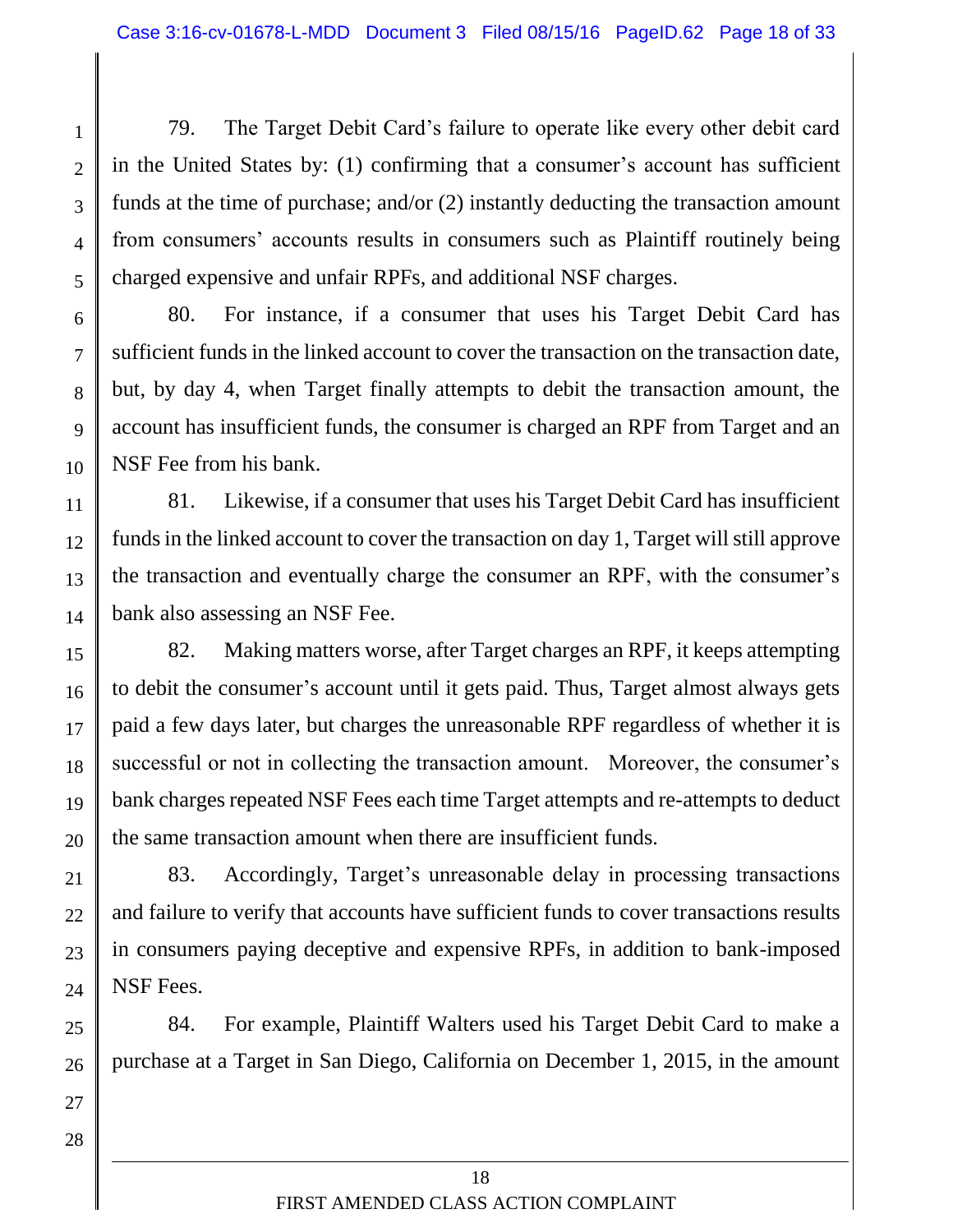of \$85.37. Plaintiff had sufficient funds in his checking account to pay for that transaction on that day.

3 4 85. Plaintiff would not have made the transaction using his Target Debit Card if he had known he would be assessed fees as described below.

5 6 7 8 9 10 11 12 13 14 86. Target did not attempt to debit the transaction amount until December 3, 2015, at which point Plaintiff no longer had sufficient funds in his account. The reason Plaintiff Walters did not have sufficient funds in his checking account at this point was because on December 1, 2015, Target had finally gotten around to debiting *different* Target Debit Card transactions that Plaintiff had made nearly a week earlier. Specifically, Target Debit Card transactions in the amounts of \$101.90 and \$115.08—transactions Plaintiff had made on November 26 and November 27 respectively—were not debited until December 1. In other words, this is another example of the devastating impact that Target's time-lag for processing Target Debit Card transactions has on consumers.

15 16 17 87. Because Plaintiff had insufficient funds in his account at the time Target finally attempted to debit \$85.37 for his December 1 purchase, Plaintiff's bank charged him a \$29 NSF Fee on December 4.

18 19 88. Target then attempted to re-debit the account on December 10, 2015, and the transaction was successfully completed on that day.

20 21 89. Nonetheless, on January 7, 2016, Target charged Plaintiff an RPF for the December 1, 2015 transaction in the amount of \$25.

22 23 24 90. Accordingly, Plaintiff paid \$54 in fees (a \$25 RPF plus a \$29 NSF fee) for one purported insufficient funds event—even though he had sufficient funds in his checking account to pay the transaction at the time it was made.

25 26 91. Plaintiff Walters also made two Target Debit Card purchases at a Target in San Diego on March 19, 2016 in the amounts of \$36.89 and \$91.79, respectively.

27

1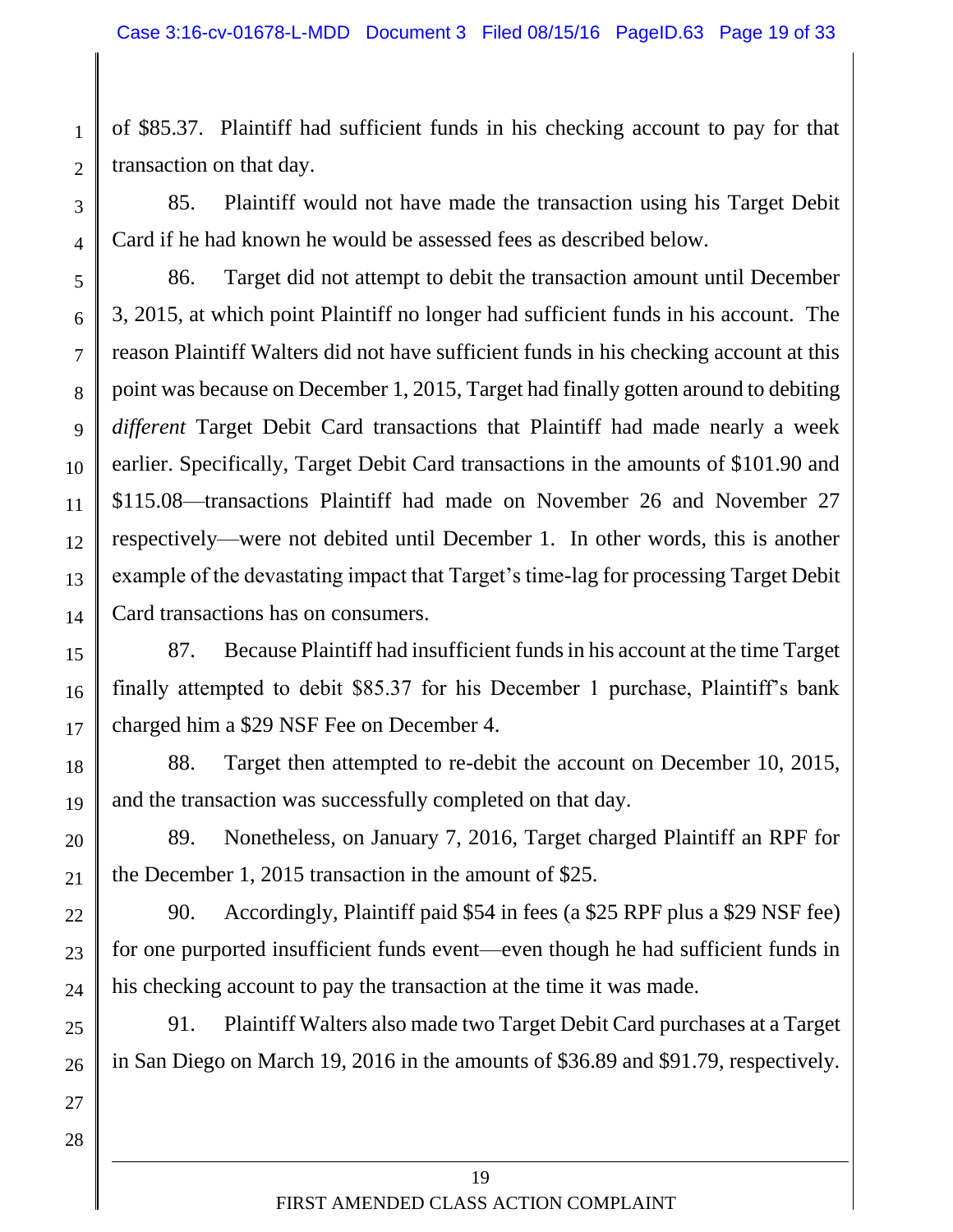Unbeknownst to Plaintiff, Target approved these transactions even though Plaintiff did not have sufficient funds in his checking account at this time.

3

1

2

92. Plaintiff would not have made the transactions using his Target Debit Card if he had known he would be assessed fees as described below.

5

6

7

4

93. According to Plaintiff's Target Debit Card activity report provided by online by Target, Target "posted" the transactions as a group—in the amount of \$128.68—on the very next day, March 20.

8 9 10 11 94. That was not true. In actuality, Target did not even attempt to debit Plaintiff's checking account until March 21. At that time, there were not sufficient funds to pay the \$91.79 transaction, and that transaction was declined by Plaintiff's bank. The \$36.89 transaction was successfully completed on that day.

12 13 14 95. Target's online account activity report shows that, eleven days later, on March 31, 2016, Target again attempted to debit Plaintiff's checking account for March 19, 2016 transaction of \$91.79.

15

96. But again, that was not true.

16 17 18 19 20 21 22 97. In actuality, Target did not attempt to re-debit the transaction amount until April 4, 2016—two full weeks after the initial purchase. By the end of the banking day on April 4, 2016, Plaintiff again did not have sufficient funds in his account to complete the transaction successfully. But for the entire period between March 25 and April 3—a time period in which Target could have debited the transaction amount—Plaintiff had an average of \$350 in his account, which easily would have allowed the transaction to be completed during that period.

23 24 98. Yet, Target inexplicably did not debit the funds then, but waited nearly two weeks to do so.

25 26 99. Target then attempted to debit the account on April 18 and the transaction was successfully completed at that time.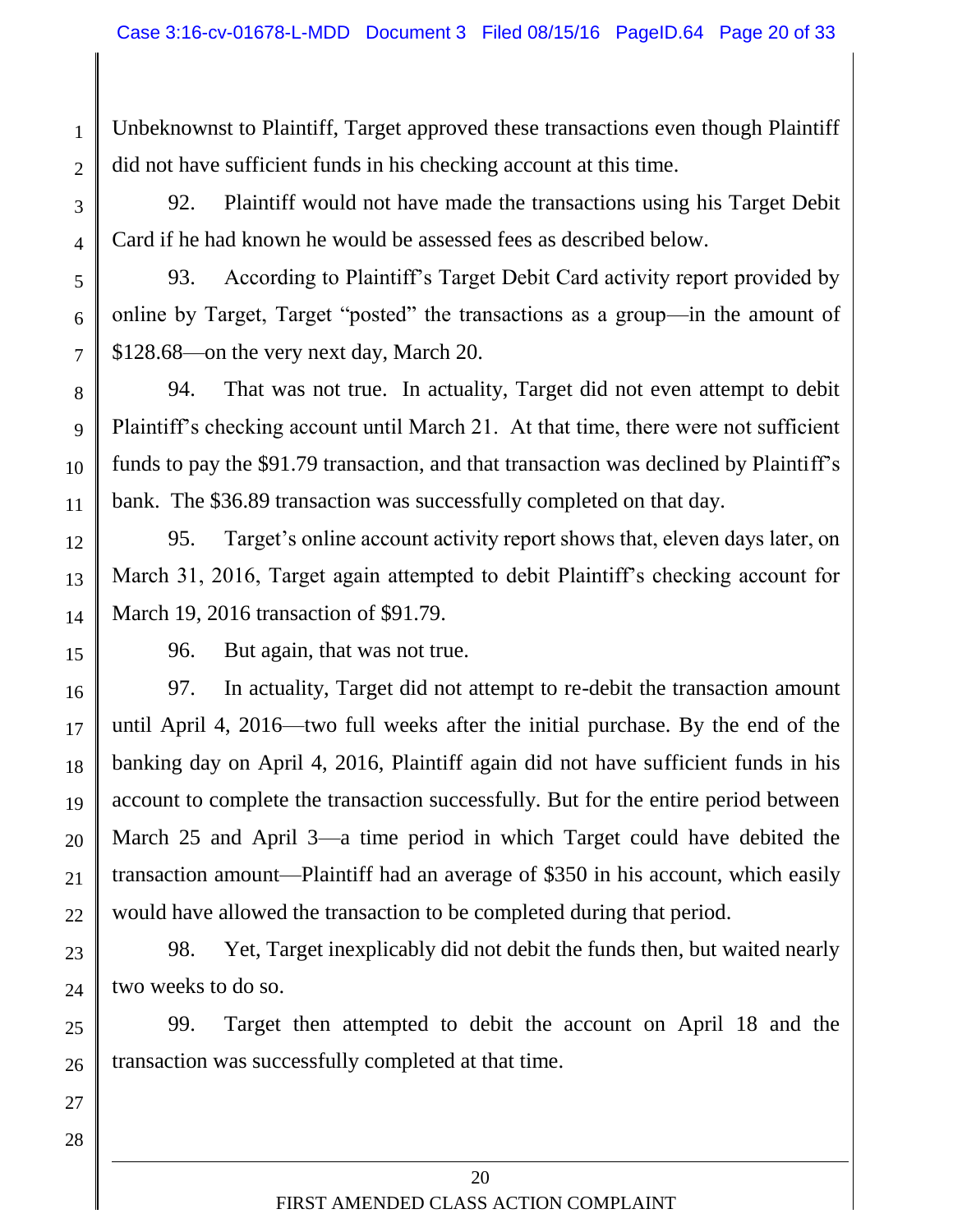100. On May 17, 2016—or about one month after the transaction was finally paid—Target charged Plaintiff a \$35 RPF.

101. Accordingly, Plaintiff paid a total of \$89 in fees for one purported insufficient funds event.

#### **CLASS ALLEGATIONS**

102. Pursuant to Federal Rule of Civil Procedure 23, Plaintiff brings this action on behalf of himself and a class of similarly situated persons defined as follows:

All Consumers in the United States who, within the applicable statute of limitations preceding the filing of this action to the date of class certification, incurred Returned Payment Fees in connection with their Target Debit Cards ("Class")

103. Excluded from the Class is Defendant, any entities in which it has a controlling interest, any of its parents, subsidiaries, affiliates, officers, directors, employees and members of such persons' immediate families, and the presiding judge(s) in this case, their staff, and his, her, or their immediate family.

### **The Proposed Class and Subclass Satisfy the Rule 23(a) Prerequisites**

104. **Numerosity**: At this time, Plaintiff does not know the exact size of the Class; however, due to the nature of the trade and commerce involved, Plaintiff believes that the Class members are well into the thousands, possibly millions, and thus are so numerous that joinder of all members is impractical. The number and identities of Class members is administratively feasible and can be determined through appropriate discovery in the possession of the Defendant.

105. **Commonality**: There are questions of law or fact common to the Class, which include but are not limited to the following:

- a. Whether Defendant misrepresented to Plaintiff and the Class how Target Debit Card transactions were processed;
- b. Whether Plaintiff and members of the Class and Subclass were harmed by Defendant's misrepresentations;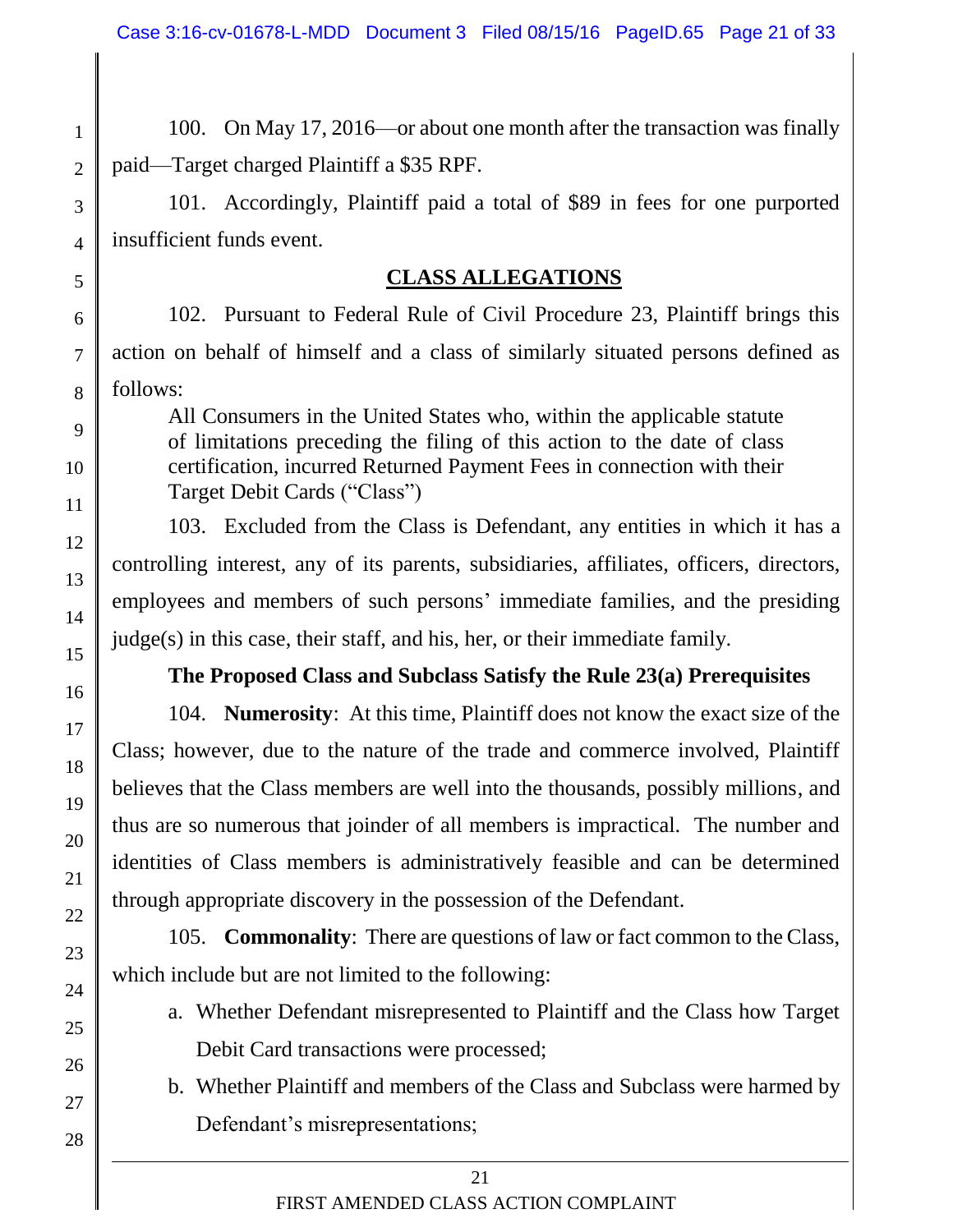- c. Whether Defendant's conduct violated California and/or South Dakota law; and
- d. Whether Plaintiff and the Class have been damaged, and if so, the proper measure of damages.

5 6 7 8 9 10 11 12 106. **Typicality**: Like Plaintiff, many other consumers used the Target Debit Card and believed it functioned like a typical debit card. Plaintiff's claims are typical of the claims of the Class because Plaintiff and each Class member were injured by Defendant's false representations about the Target Debit Card. Plaintiff and the Class have suffered the same or similar injury as a result of Defendant's false, deceptive and misleading representations. Plaintiff's claims and the claims of members of the Class emanate from the same legal theory, Plaintiff's claims are typical of the claims of the Class, and, therefore, class treatment is appropriate.

13 14 15 16 107. **Adequacy of Representation**: Plaintiff is committed to pursuing this action and has retained counsel competent and experienced in prosecuting and resolving consumer class actions. Plaintiff will fairly and adequately represent the interests of the Class and does not have any interests adverse to those of the Class.

17

18

28

1

2

3

4

## **The Proposed Class and Subclass Satisfy the Rule 23(b)(2) Prerequisites for Injunctive Relief**

19 20 21 22 23 108. Defendant has acted or refused to act on grounds generally applicable to the Class thereby making appropriate final injunctive and equitable relief with respect to the Class as a whole. Plaintiff remains interested in using his Target Debit Card; there is no way for them to know when or if Defendant will cease deceptively charging RPFs.

24 25 109. Specifically, Defendant should be ordered to cease from further charging RPFs.

26 27 110. Defendant's ongoing and systematic practices make declaratory relief with respect to the Class appropriate.

> 22 FIRST AMENDED CLASS ACTION COMPLAINT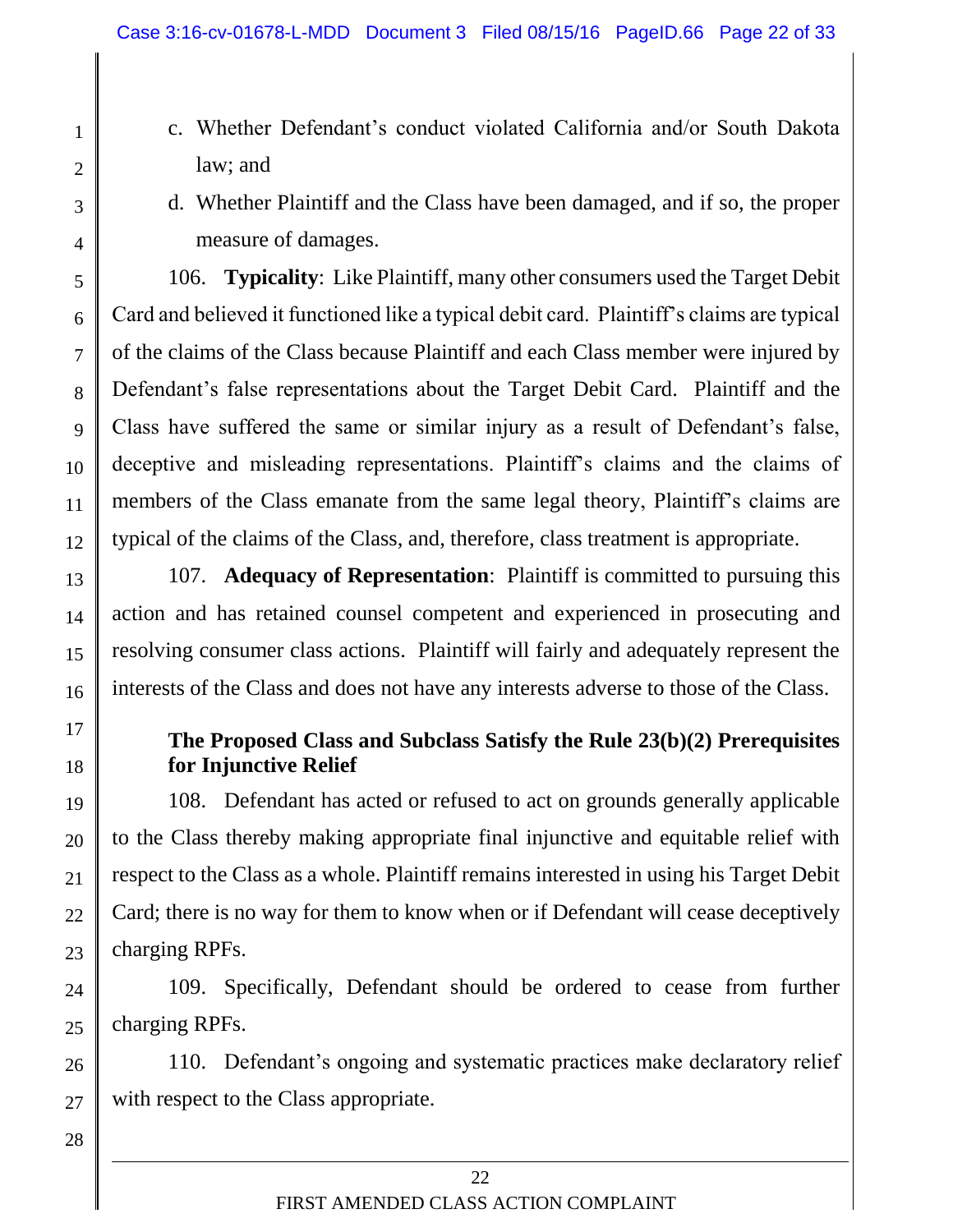### **The Proposed Class Satisfies the Rule 23(b)(3) Prerequisites for Damages**

111. The common questions of law and fact enumerated above predominate over questions affecting only individual members of the Class, and a class action is the superior method for fair and efficient adjudication of the controversy. The likelihood that individual members of the Class will prosecute separate actions is remote due to the extensive time and considerable expense necessary to conduct such litigation, especially when compared to the relatively modest amount of monetary, injunctive, and equitable relief at issue for each individual Class member.

### **CAUSES OF ACTION**

#### **COUNT I**

# **Breach of Contract including the Implied Covenant of Good Faith and Fair Dealing**

112. Plaintiff incorporates and realleges by reference each and every allegation contained in paragraphs 1-111 as if fully set forth herein.

113. Plaintiff and Target have contracted for debit card services, as embodied in the Target Red Card and related documentation.

114. Defendant breached its express contracts with Plaintiff and members of the Class by not processing transactions made with the Target Debit Card like typical debit cards and charging RPFs as a result, along with the other contract breaches described herein.

115. Under the laws of the states where Target does business, good faith is an element of every contract pertaining to the assessment of overdraft fees. Whether by common law or statute, all such contracts impose upon each party a duty of good faith and fair dealing. Good faith and fair dealing, in connection with executing contracts and discharging performance and other duties according to their terms, means preserving the spirit—not merely the letter—of the bargain. Put differently, the parties to a contract are mutually obligated to comply with the substance of their contract in addition to its form. Evading the spirit of the bargain and abusing the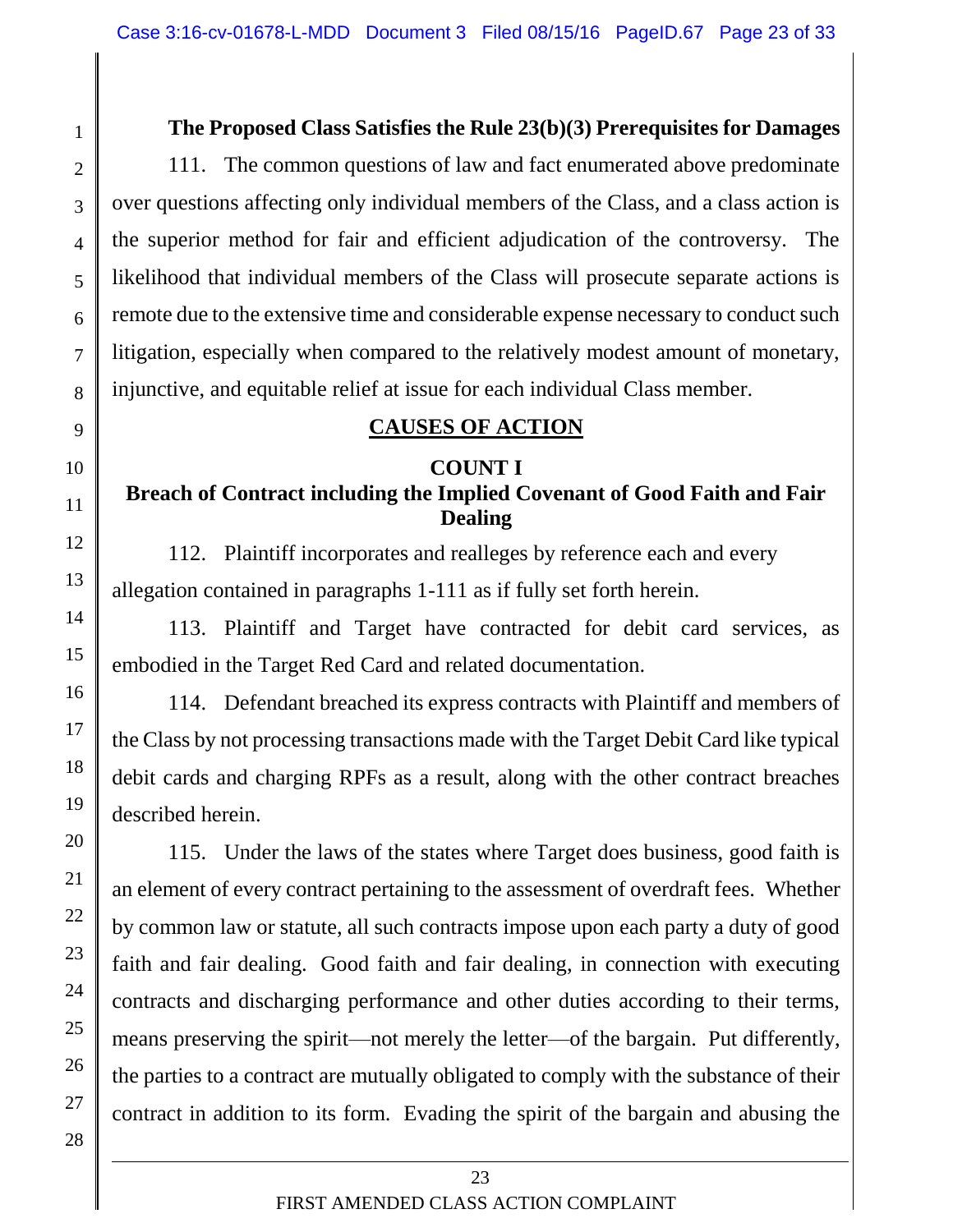1  $\overline{2}$ power to specify terms constitute examples of bad faith in the performance of contracts.

3 4 5 6 8 116. Subterfuge and evasion violate the obligation of good faith in performance even when an actor believes his conduct to be justified. Bad faith may be overt or may consist of inaction, and fair dealing may require more than honesty. Examples of bad faith are evasion of the spirit of the bargain, willful rendering of imperfect performance, abuse of a power to specify terms, and interference with or failure to cooperate in the other party's performance.

9 10 117. Target has breached the covenant of good faith and fair dealing in the Agreement through its policies and practices as alleged herein.

11 12 118. Plaintiff and the Class have performed all, or substantially all, of the obligations imposed on them under the Agreement.

13 14 15 119. As a Direct result of Defendant's breach of contract, Plaintiff and members of the Class have sustained economic losses and are entitled to compensatory damages in an amount to be proven at trial.

120. Plaintiff and members of the Class have sustained damages as a result of Target's breach of the covenant of good faith and fair dealing.

#### **COUNT II Unjust Enrichment (In the Alternative)**

20 21 121. Plaintiff incorporates and realleges by reference each and every allegation contained in paragraphs 1-111 as if fully set forth herein.

22 23 24 25 122. As described herein, Defendant knowingly misrepresented the nature and way transactions are processed with the Target Debit Card intending that consumers would rely on those misrepresentations and use the Target Debit Card and eventually pay RPF's.

26

7

16

17

18

19

24 FIRST AMENDED CLASS ACTION COMPLAINT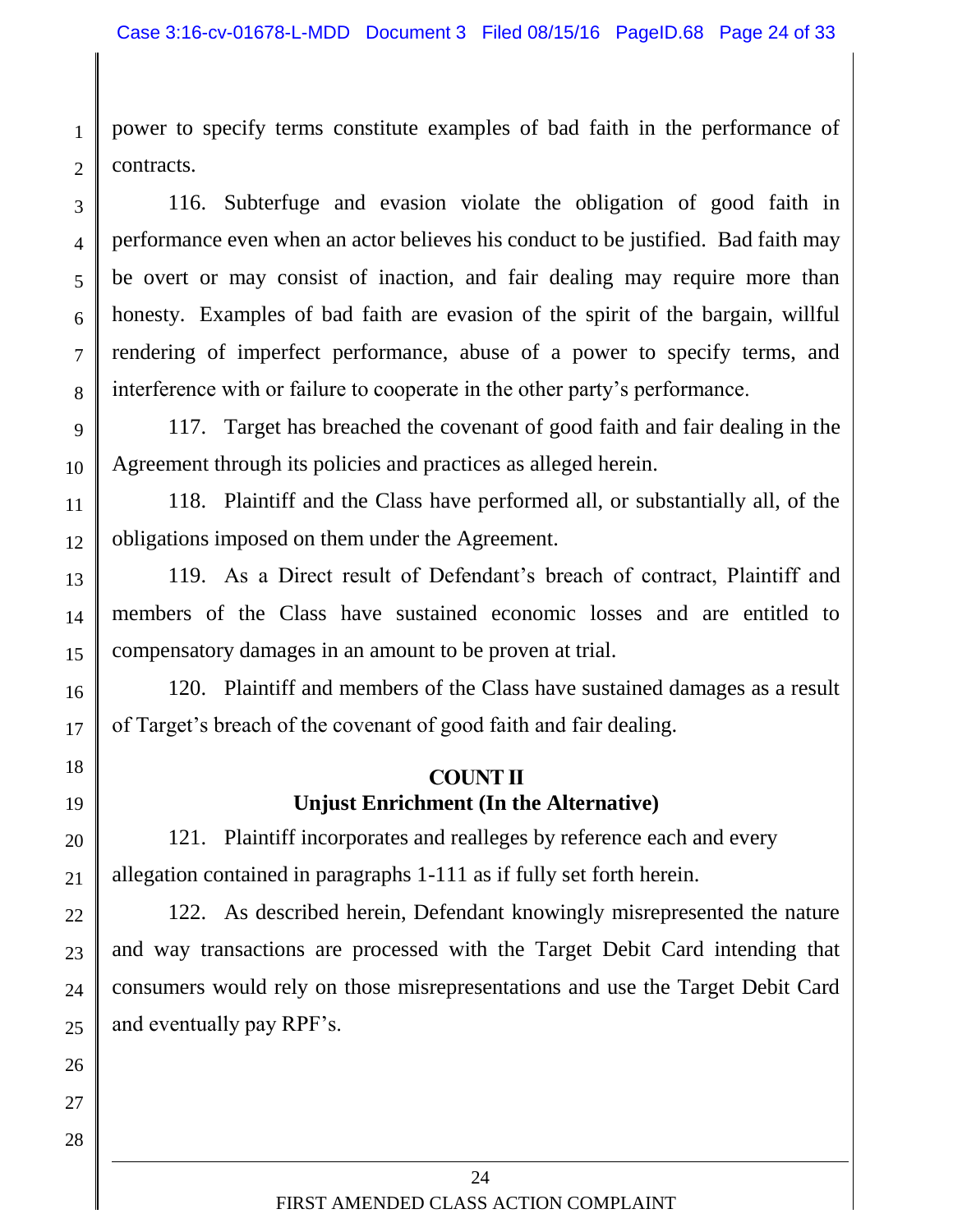123. Had Defendant disclosed the truth about the Target Debit Card—that it does not function like a typical debit card—Plaintiff and members of the Class would not have used the Target Debit Card and incurred RPFs.

1

 $\overline{2}$ 

3

4

5

15

16

21

22

23

24

25

26

27

28

124. Defendant generated profits from misleading Plaintiff and members of the Class into using the Target Debit Card and paying RPFs.

6 7 8 125. Defendant has been knowingly and unjustly enriched itself at the expense of and to the detriment of Plaintiff and the members of the Class by collecting excess profits to which Defendant is not entitled.

9 10 11 12 126. Defendant's actions were unjust because, absent the material misrepresentations about the nature and way transactions are processed with the Target Debit Card, they would not have been able to receive profits derived from the RPFs.

13 14 127. Defendant has unjustly retained those ill-gotten profits and should be required to disgorge this unjust enrichment.

### **COUNT III Unconscionability**

17 18 128. Plaintiff incorporates and realleges by reference each and every allegation contained in paragraphs 1-111 as if fully set forth herein.

19 20 129. Target's overdraft policies and practices are or were substantively and procedurally unconscionable in the following respects, among others:

- a. Charging RPFs between \$20-40, even when Target is paid for the transaction at issue;
- b. Allowing combined penalties of \$50 to over \$100 for a single insufficient funds event;
	- c. Target does not alert its customers that a Target Debit Card transaction will trigger an insufficient funds event, and does not provide the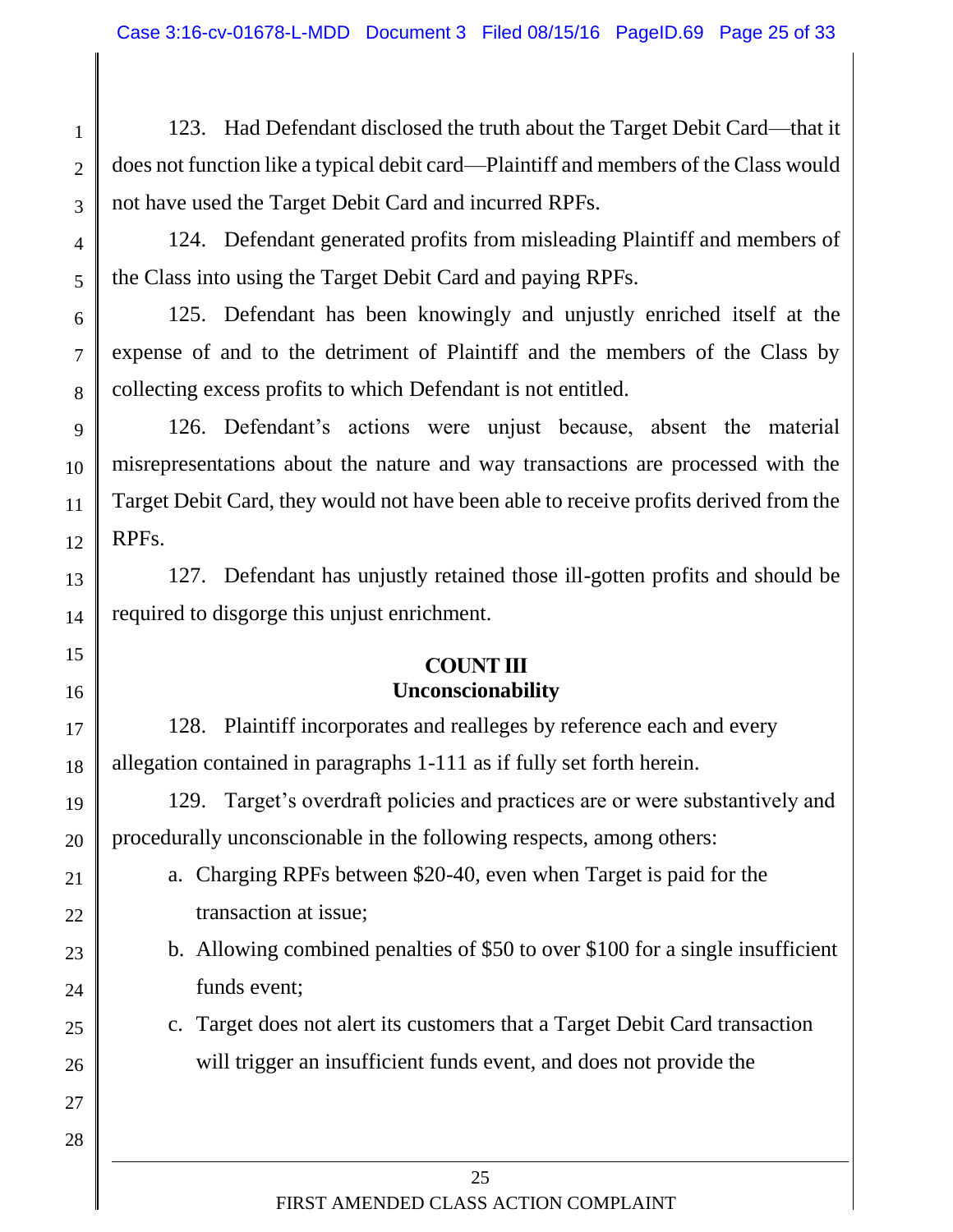customer the opportunity to cancel that transaction, before assessing an RPF;

- d. The Agreement and related documents are contracts of adhesion in that they are standardized forms, imposed and drafted by Target, which is a party of vastly superior bargaining strength, and only relegates to the customer the opportunity to adhere to them or reject the agreement in its entirety;
	- e. RPF and NSF fees are disclosed in an ineffective, ambiguous, misleading, and unfair manner;
- f. The Agreement provided to customers is ineffective, ambiguous, deceptive, unfair, and misleading in that it does not unambiguously state that the Target Debit Card is not actually a debit card;
	- g. The account activity reports provided to customers are deceptive and misleading in that they do not provide a reasonable method for customers to follow the daily activity in their accounts as used by Target for applying fees. Target thus prevents its customers from determining the cause of fees and deceptively and misleadingly hides that the Target Debit Card is not a debit card.

19 20 21 22 23 24 25 26 130. Considering the great business acumen and experience of Target in relation to Plaintiff and the Class, the great disparity in the parties' relative bargaining power, the inconspicuousness and incomprehensibility of the contract language at issue, the oppressiveness of the terms, the commercial unreasonableness of the contract terms, the purpose and effect of the terms, the allocation of the risks between the parties, and similar public policy concerns, these provisions are unconscionable and, therefore, unenforceable as a matter of law.

27 28

1

2

3

4

5

6

7

8

9

10

11

12

13

14

15

16

17

18

26 FIRST AMENDED CLASS ACTION COMPLAINT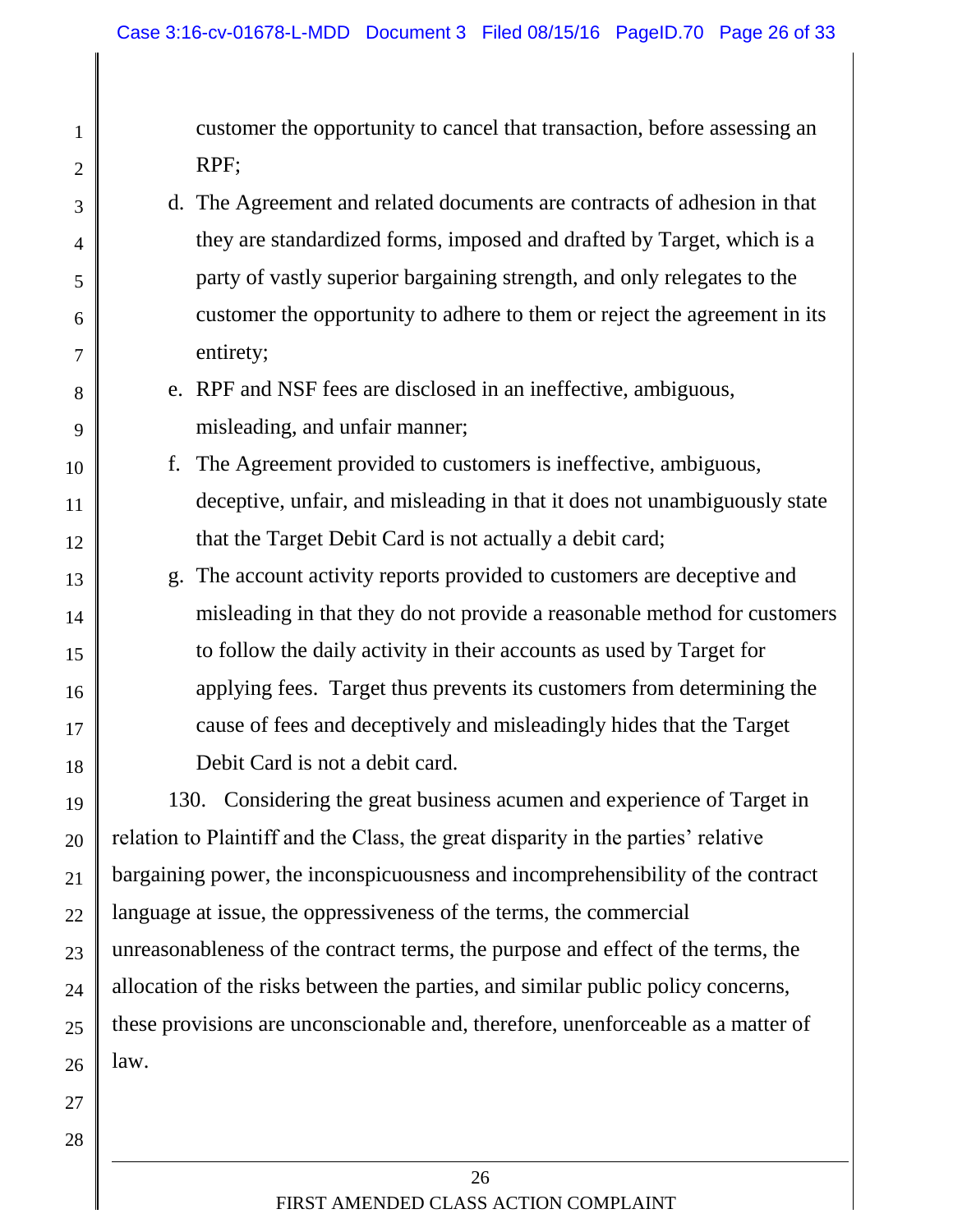131. Plaintiff and members of the Class have sustained damages as a result of Target's unconscionable policies and practices alleged herein.

## **COUNT IV Conversion**

132. Plaintiff incorporates and realleges by reference each and every allegation contained in paragraphs 1-111 as if fully set forth herein.

133. Target provided itself with direct access to Target Debit Cardholders' checking accounts.

9 10 134. Target had and continues to have a duty to maintain and preserve its customers' funds and to prevent their diminishment through its own wrongful acts.

11 12 13 135. Target has wrongfully collected RPFs from Plaintiff and the members of the Class, and has taken specific and readily identifiable funds from their accounts in payment of these fees in order to satisfy them.

14 15 16 136. Target has, without proper authorization, assumed and exercised the right of ownership over these funds, in hostility to the rights of Plaintiff and the members of the Class, without legal justification.

17 18 137. Target continues to retain these funds unlawfully without the consent of Plaintiff or members of the Class.

19 20 138. Target intends to permanently deprive Plaintiff and the members of the Class of these funds.

21 22 139. Plaintiff and the members of the National Class are entitled to the immediate possession of these funds.

23

26

27

28

1

2

3

4

5

6

7

8

140. Target's wrongful conduct is continuing.

24 25 141. As a direct and proximate result of this wrongful conversion, Plaintiff and the members of the Class have suffered and continue to suffer damages.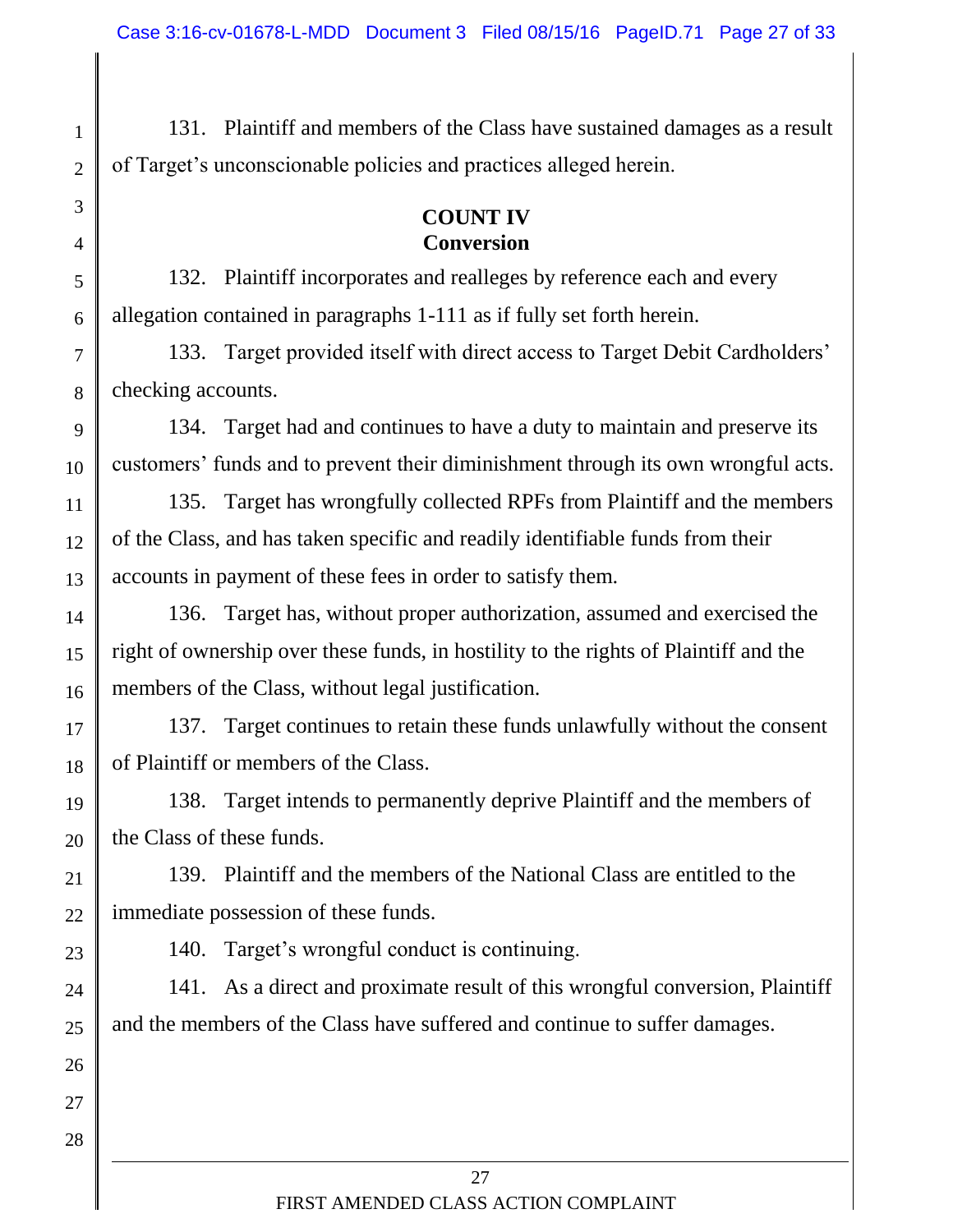142. By reason of the foregoing, Plaintiff and the members of the Class are entitled to recover from Target all damages and costs permitted by law, including all amounts that Target has wrongfully converted.

### **COUNT V Violation of the "Unfair" Prong of the UCL**

143. Plaintiff incorporates and realleges by reference each and every allegation contained in paragraphs 1-111 as if fully set forth herein.

8 9 10 144. The UCL defines unfair business competition to include any "unlawful, unfair or fraudulent" act or practice, as well as any "unfair, deceptive, untrue or misleading" advertising. Cal. Bus. & Pro. Code § 17200.

11 12 13 14 145. A business act or practice is "unfair" under the UCL if the reasons, justifications and motives of the alleged wrongdoer are outweighed by the gravity of the harm to the alleged victims. Target has violated the "unfair" prong of the UCL by engaging in the conduct described herein.

15 16 17 18 19 20 146. The gravity of the harm to members of the Class resulting from these unfair acts and practices outweighs any conceivable reasons, justifications and/or motives of Target for engaging in such deceptive acts and practices. By committing the acts and practices alleged above, Target engages in unfair business practices within the meaning of California Business & Professions Code § 17200, *et seq*.

21 22 23 24 25 26 27 147. Through its unfair acts and practices, Target has improperly obtained money from Plaintiff and the Class. As such, Plaintiff requests that this court cause Target to restore this money to Plaintiff and all Class members, and to enjoin Target from continuing to violate the UCL as discussed herein and/or from violating the UCL in the future. Otherwise, Plaintiff and the Classes may be irreparably harmed and/or denied an effective and complete remedy if such an order is not granted.

1

2

3

4

5

6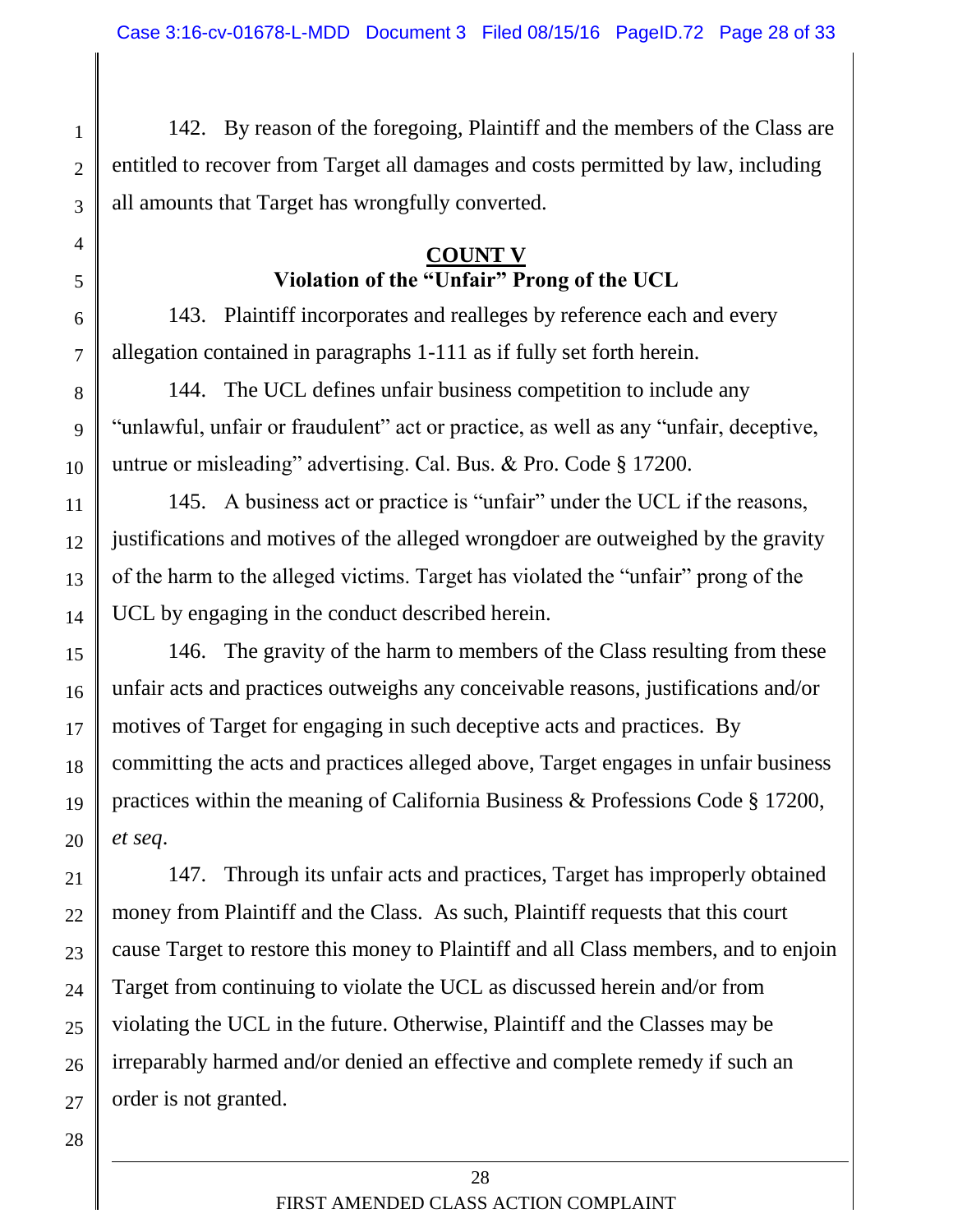## **COUNT VI Violation of the "Fraudulent" Prong of the UCL**

148. Plaintiff incorporates and realleges by reference each and every allegation contained in paragraphs 1-111 as if fully set forth herein.

149. The UCL defines unfair business competition to include any "unlawful, unfair or fraudulent" act or practice, as well as any "unfair, deceptive, untrue or misleading" advertising. Cal. Bus. & Pro. Code § 17200.

150. A business act or practice is "fraudulent" under the UCL if it is likely to deceive members of the consuming public.

151. Target's Agreement and advertising materials regarding the Target Debit Card are fraudulent within the meaning of the UCL because they deceived Plaintiff and reasonable consumers like him into believing that the Target Debit Card was actually a debit card.

152. Target's acts and practices as described herein have deceived Plaintiff and are highly likely to deceive reasonable members of the consuming public. Plaintiff relied on Target's misleading and deceptive representations, and would not have signed up for the Target Debit Card or made purchases with the Target Debit Card had he known that it was not actually a debit card. Plaintiff suffered monetary loss as a direct result of Target's practices described herein.

153. As a result of the conduct described above, Target has been unjustly enriched at the expense of Plaintiff and members of the proposed Class. Specifically, Target has been unjustly enriched by obtaining revenues and profits that it would not otherwise have obtained absent its false, misleading and deceptive conduct.

154. Through its fraudulent acts and practices, Target has improperly obtained money from Plaintiff and the Class. As such, Plaintiff requests that this court cause Target to restore this money to Plaintiff and all Class members, and to enjoin Target from continuing to violate the UCL as discussed herein and/or from

1

2

3

4

5

6

7

8

9

10

11

12

13

14

15

16

17

18

19

20

21

22

23

24

25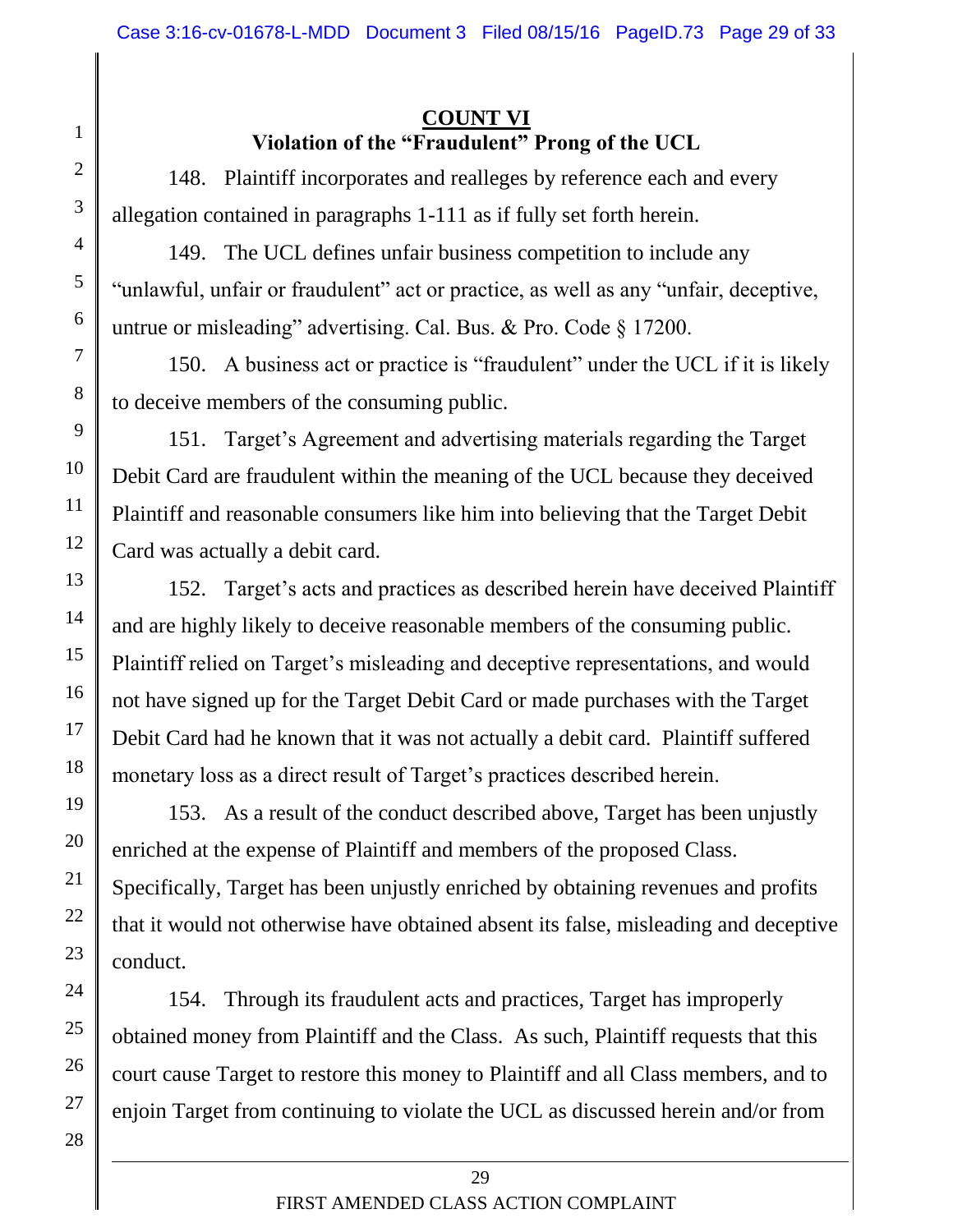violating the UCL in the future. Otherwise, Plaintiff and the Classes may be irreparably harmed and/or denied an effective and complete remedy if such an order is not granted.

## **COUNT VII Violation of the "Unlawful" Prong of the UCL**

155. Plaintiff incorporates and realleges by reference each and every allegation contained in paragraphs 1-111 as if fully set forth herein.

8 9 10 156. The UCL defines unfair business competition to include any "unlawful, unfair or fraudulent" act or practice, as well as any "unfair, deceptive, untrue or misleading" advertising. Cal. Bus. & Pro. Code § 17200.

11 12 13 157. Target's practices relating to the imposition of RPFs violate California Civil Code sections  $1770(a)(5)$ ,  $(14)$  and  $(1)$ , and, as a result, constitute unlawful business acts or practices within the meaning of the UCL.

14 15 16 17 18 158. As a result of the conduct described above, Target has been unjustly enriched at the expense of Plaintiff and members of the proposed Class. Specifically, Target has been unjustly enriched by obtaining revenues and profits that it would not otherwise have obtained absent its false, misleading and deceptive conduct.

19 20 21 22 23 24 Through its unlawful acts and practices, Target has improperly obtained money from Plaintiff and the Class. As such, Plaintiff requests that this court cause Target to restore this money to Plaintiff and all Class members, and to enjoin Target from continuing to violate the UCL as discussed herein and/or from violating the UCL in the future. Otherwise, Plaintiff and the Classes may be irreparably harmed and/or denied an effective and complete remedy if such an order is not granted.

25

1

 $\overline{2}$ 

3

4

5

6

7

26

27

28

### **COUNT VIII**

## **(Violation of the Consumers Legal Remedies Act, California Civil Code Section 1750,** *et seq.)*

159. Plaintiff incorporates and realleges by reference each and every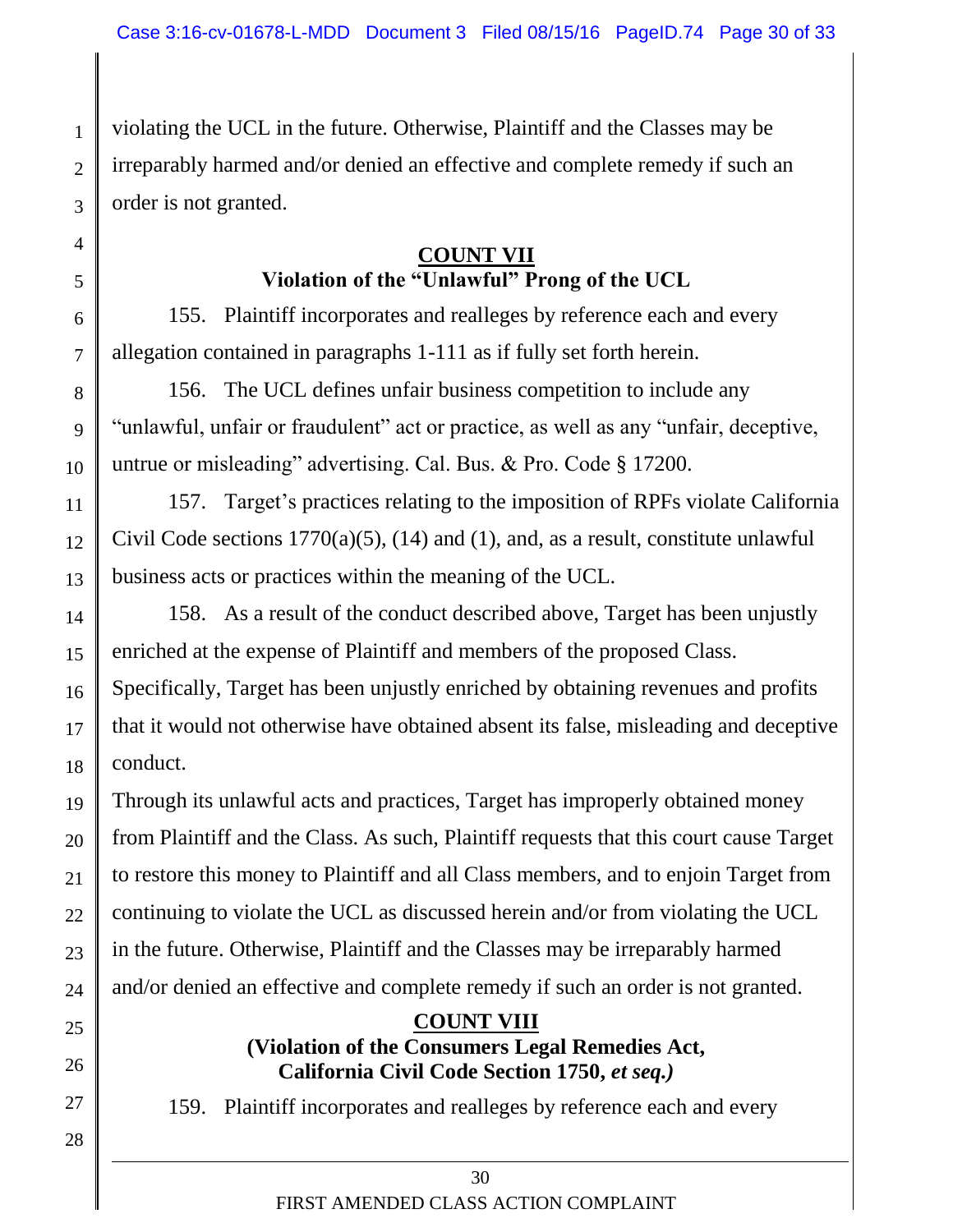allegation contained in paragraphs 1-111 as if fully set forth herein.

160. Plaintiff and each member of the proposed class are "consumers" within the meaning of California Civil Code § 1761(d) and 1770.

161. Target's provision of Target Debit Cards were "transactions" within the meaning of Cal. Civ. Code § 1761(e).

162. The Target Debit Cards use by Plaintiff and the Class are "services" within the meaning of California Civil Code §1761(a), (b) and 1770.

8 9 10 11 12 163. As described herein, Target violated the CLRA by making deceptive representations in connection with the services in question  $(1770(a)(5))$ ; by representing that their services have characteristics which they do not have  $(1770)(a)(5)$  and  $(14)$ ; by inserting an unconscionable provision in a contract  $(1770)(a)(19)$ .

13

1

2

3

4

5

6

7

164. Plaintiff relied on Target's false representations.

14 15 16 17 18 19 165. Pursuant to Cal. Civ. Code § 1780(a), on July 11, 2016, counsel for Plaintiff provided proper notice of their intent to pursue claims under the CLRA and an opportunity to cure to Defendant via certified mail. The domestic return receipt indicates the letter was delivered and signed-for on July 14, 2016 by Gloria Garcia. To date, Defendant has not responded to the letter. A true and correct copy of the notice letter and related return receipt is attached hereto as Exhibit 1.

20 21 22 23 24 166. Plaintiff requests this Court enjoin Defendant from continuing to violate the CLRA as alleged here in the future and to order restitution to Plaintiff and each member of the proposed class. Otherwise, Plaintiff, the Class and members of the general public may be irreparable harmed and/or denied effective and complete remedy if such an order is not granted.

25 26 27 167. To date, Defendant has not taken no action to remedy its unlawful reference pricing scheme or otherwise address the CLRA violation and associated harm Plaintiffs outlined in their notice letter. Thus, Plaintiff hereby amend their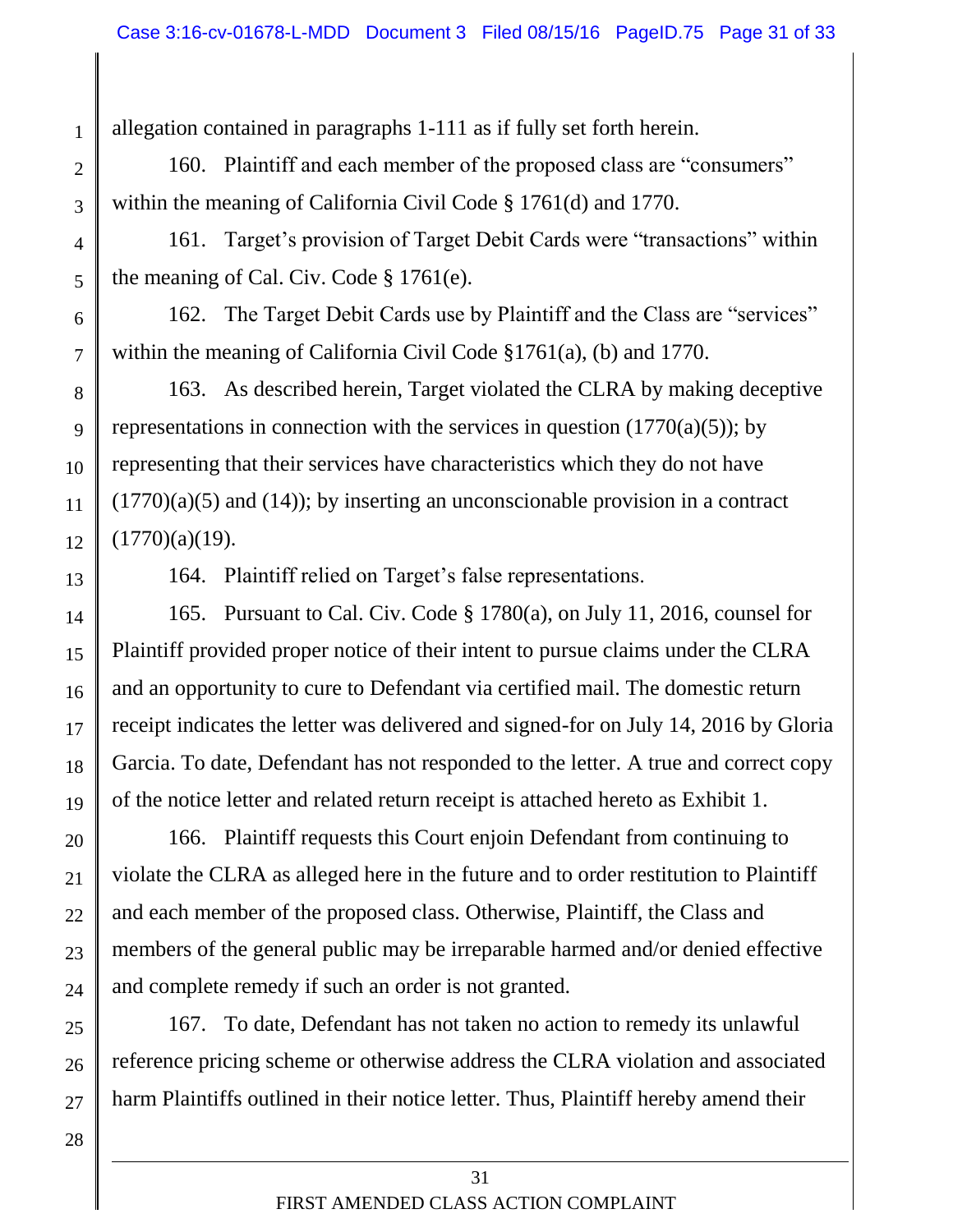1  $\mathcal{D}_{\mathcal{L}}$ 3 complaint pursuant to Cal. Civ. Code § 1782(b) and (d) to seek actual and punitive damages, in addition to restitution, injunctive relief, and any other relief the Court deems proper.

168. Plaintiff's affidavit stating facts showing that venue in this District is proper pursuant to Cal. Civ. Code § 1780(c) is attached hereto as Exhibit 2.

## **PRAYER FOR RELIEF**

4

5

6

7

8

9

10

11

12

13

14

17

18

19

20

21

22

23

24

25

26

27

28

WHEREFORE, Plaintiff, individually and on behalf of the Class, request relief as follows:

- 1. Certification of the Class and Subclass as defined herein pursuant to Fed. R. Civ. P. 23(a) and 23(b)(1), (b)(2), (b)(3), or a combination of subsections;
- 2. Appointment of Plaintiff as Class Representative and their undersigned counsel as Class Counsel;
- 3. Restitution of all charges paid by Plaintiff and members of the Class because of Defendant's deceptive business practices as described herein;
- 15 16 4. Disgorgement and restitution to Plaintiff and to members of the Class and Subclass of all monies wrongfully obtained and retained by Defendant;
	- 5. Compensatory and actual damages in an amount according to proof at trial;
	- 6. Statutory damages and penalties, as provided by law;
	- 7. Prejudgment interest commencing on the date of payment of the charges and continuing through the date of entry of judgment in this action;
		- 8. Costs and fees incurred in connection with this action, including attorneys' fees, expert witness fees, and other costs, as provided by law;
		- 9. A judgment awarding actual and punitive damages to Plaintiff and the Class in an amount to be determined at trial;
		- 10. A judgement awarding Plaintiff his costs of suit, including reasonable attorneys' fees pursuant to California Civil Code § 1780(d), Code of Civil
			- 32 FIRST AMENDED CLASS ACTION COMPLAINT